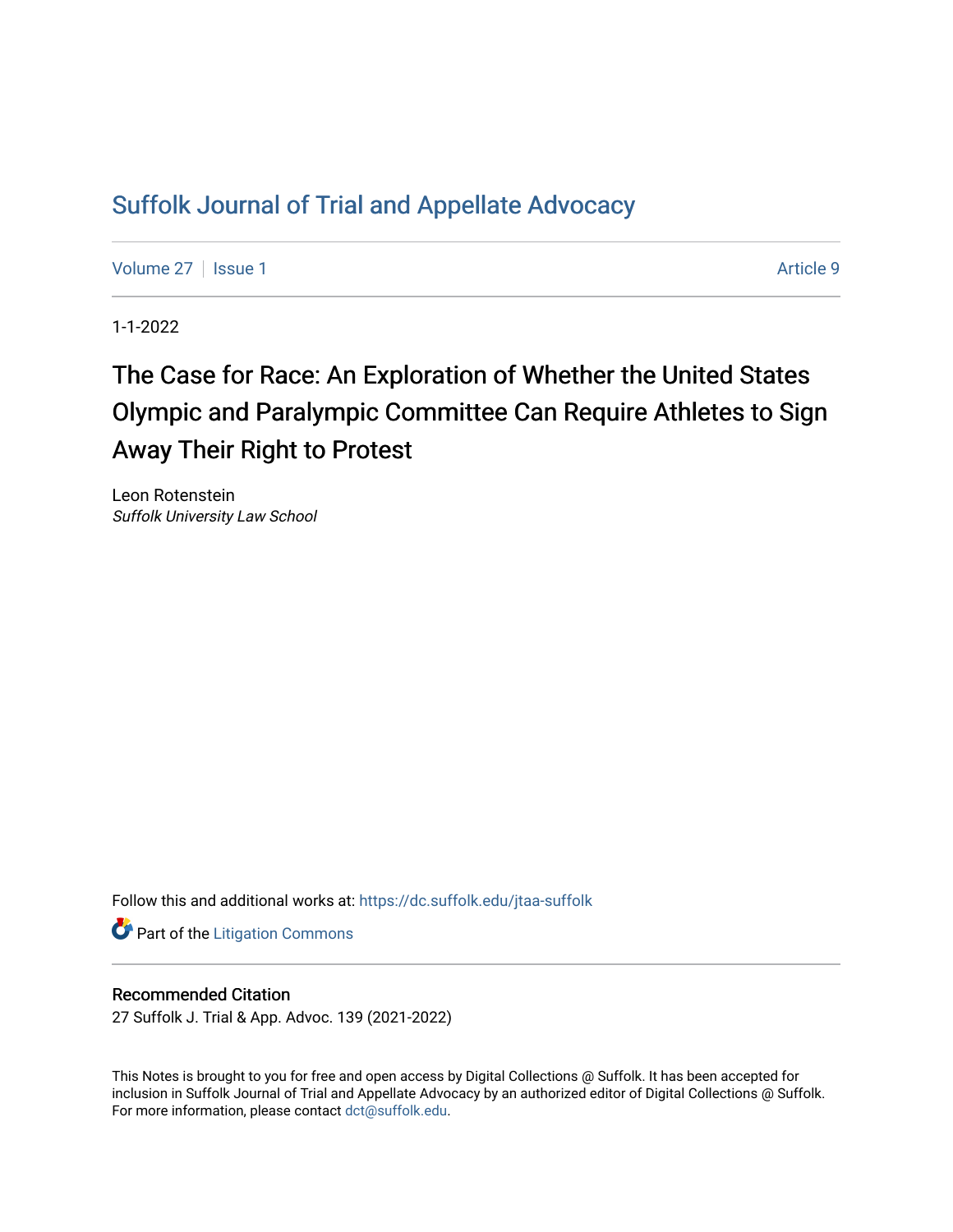# **THE CASE FOR RACE: AN EXPLORATION OF WHETHER THE UNITED STATES OLYMPIC AND PARALYMPIC COMMITTEE CAN REQUIRE ATHLETES TO SIGN AWAY THEIR RIGHT TO PROTEST**

*"It wasn't done for a malignant reason. It was only done to bring attention to the atrocities of which we were experiencing in a country that was supposed to represent us." – Tommie Smith, U.S. Olympic Gold Medalist.*<sup>1</sup>

#### I. INTRODUCTION

The Olympic Games have always been an inherently political affair—established to bring the world together through sport.<sup>2</sup> As such, and perhaps inadvertently, the games have been a venue for political protest for almost as long as they have existed in their modern form.<sup>3</sup> Just ten years after the modern Olympic Games began in 1896, Peter O'Connor,

<sup>1</sup> *See* Walter Ford, *It's progress*, THE UNION (Jun. 12, 2020), https://www.theunion.com/sports/walter-ford-its-progress/.

<sup>2</sup> *See* INT'L OLYMPIC COMM., OLYMPIC CHARTER 8, ¶ 2 (2021), https://stillmed.olympics.com/media/Document%20Library/OlympicOrg/General/EN-Olympic-Charter.pdf?\_ga=2.234634012.303326392.1633619797-1409196676.1632857194 (establishing Fundamental Principles of Olympism). The Charter states that "the goal of Olympism is to place sport at the service of the harmonious development of humankind, with a view to promoting a peaceful society concerned with the preservation of human dignity." *Id.* The most recent Olympic games in Tokyo showcased the intersection between sports, peace, and politics when a Russian and a Ukrainian athlete, rivals from two warring countries, hugged each other as they medaled in the high jump, while their government exploited the event. Vladimir Mozgovoi, *How Russia and Ukraine Became Smear Campaign Champions*, THE MOSCOW TIMES (Aug. 11, 2021), https://www.themoscowtimes.com/2021/08/11/how-russia-and-ukraine-became-smear-campaignchampions-a74755.

<sup>3</sup> *See* Jessica Phelan, *7 of the most memorable Olympic protests in history (and one that could be)*, SALON (Feb. 13, 2014, 5:50 PM), https://www.salon.com/2014/02/13/7\_of\_the\_most\_memorable\_olympic\_protests\_in\_history\_and \_one\_that\_could\_be/ (summarizing protest history at Olympic Games); David Davis, *Olympic Athletes Who Took a Stand*, SMITHSONIAN MAGAZINE (Aug. 2008), https://www.smithsonianmag.com/articles/olympic-athletes-who-took-a-stand-593920/ (providing overview of 1968 Olympic protest); M. . .lissa Godin, *Athletes Will Be Banned From Protesting at the 2020 Tokyo Olympics. But the Games Have a Long History of Political Demonstration*, TIMES MAGAZINE (Jan. 14, 2020, 12:19 PM), https://time.com/5764614/politicalprotests-olympics-ioc-ban/ (discussing protests at Olympics and use of Olympics as venue or tool of protest).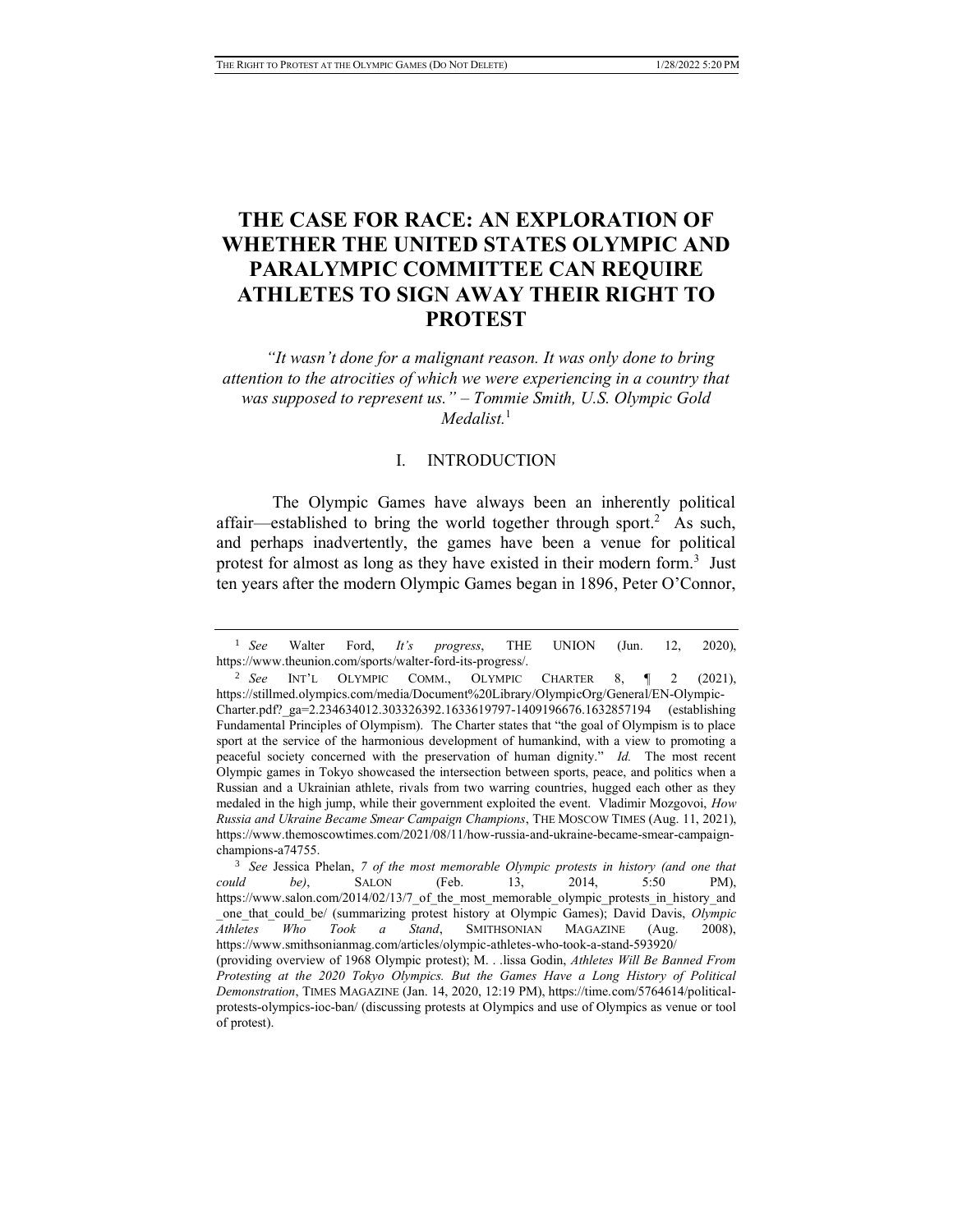an Irish track and field athlete, was forced to compete for Great Britain during the Irish fight for independence.<sup>4</sup> In response to his new status as a British athlete, O'Connor scaled a flagpole during his medal ceremony and waved a green flag reading "Ireland Forever" in Gaelic.<sup>5</sup> The 1968 Olympic Games in Mexico City were the venue of similar protests by Věra Čáslavská, a Czechoslovakian gymnast who went into hiding when the Soviet Union invaded her country.<sup>6</sup> After winning four gold and two silver medals, Čáslavská turned her head from the Soviet flag in protest of the Soviet Union's invasion.<sup>7</sup> While the International Olympic Committee (IOC) did nothing in response to this specific act, Čáslavská was unable to coach or take any part in the world of gymnastics until the fall of the Soviet Union in 1991.<sup>8</sup>

John Carlos and Tommie Smith, two American track and field athletes, protested at the medal ceremony for the two hundred meter sprint by raising their fists in a black power salute during the Star-Spangled Banner.<sup>9</sup> Their protest was in response to the Civil Rights Movement, the continuing war in Vietnam, and the assassinations of Martin Luther King, Jr. and Robert Kennedy.<sup>10</sup> The IOC took immediate action, suspending Carlos and Smith from the American team and sending the pair back to the states.<sup>11</sup> While the lives and careers of these athletes were upended

<sup>4</sup> *See* Phelan, *supra* note 3 (describing O'Connor's protest); Godin, *supra* note 3 (describing O'Connor's protest and background surrounding his status as British athlete).

<sup>5</sup> *See* Godin, *supra* note 3 ("In protest, O'Connor scaled a 20-foot flagpole in the stadium, waving a green flag with the words 'Erin Go Bragh' (Ireland forever) while his co-athlete Con Leahy distracted Greek authorities.") Though the International Olympic Committee ("IOC") frowned upon O'Connor's actions, it did not expel him or place him on probation, and he went on to win gold in three more competitions, waving a green flag each time. *Id.*

<sup>6</sup> *See* Phelan, *supra* note 3 (describing Čáslavská's protest); Godin, *supra* note 3 (describing the background and consequences of Čáslavská's protest).

<sup>7</sup> *See* Phelan, *supra* note 3 (recounting Čáslavská's protest). Čáslavská was present in her native Czechoslovakia when the Soviet Union invaded and was forced to go into hiding, training from home rather than at the state sponsored gymnasium. *Id.* "She kept in competition form by practicing her floor routine in fields and swinging on tree branches instead of the parallel bars." *Id.* The Soviet flag went up during Čáslavská's medal ceremony because she tied with a Soviet gymnast for the gold. *Id.*

<sup>8</sup> *See* Godin, *supra* note 3 (detailing Čáslavská's life after 1968 Olympics).

<sup>9</sup> *See* Davis, *supra* note 3 (describing Carlos and Smith's protest); Phelan, *supra* note 3 (providing background on Carlos and Smith's protest); Godin, *supra* note 3 (explaining protest's impetus).

<sup>10</sup> *See* Davis, *supra* note 3 (describing protest's impetus and historical background); Godin, *supra* note 3 (explaining protest's impetus and historical background). Both American runners took off their shoes to symbolize Black poverty and wore one black glove to represent African American strength and unity. Phelan, *supra* note 3. Additionally, Smith wore a black scarf for Black pride while Carlos wore a string of beads to show respect for the victims of lynching. Phelan, *supra* note 3.

<sup>11</sup> *See* Phelan, *supra* note 3 (describing consequences for Carlos and Smith after protest).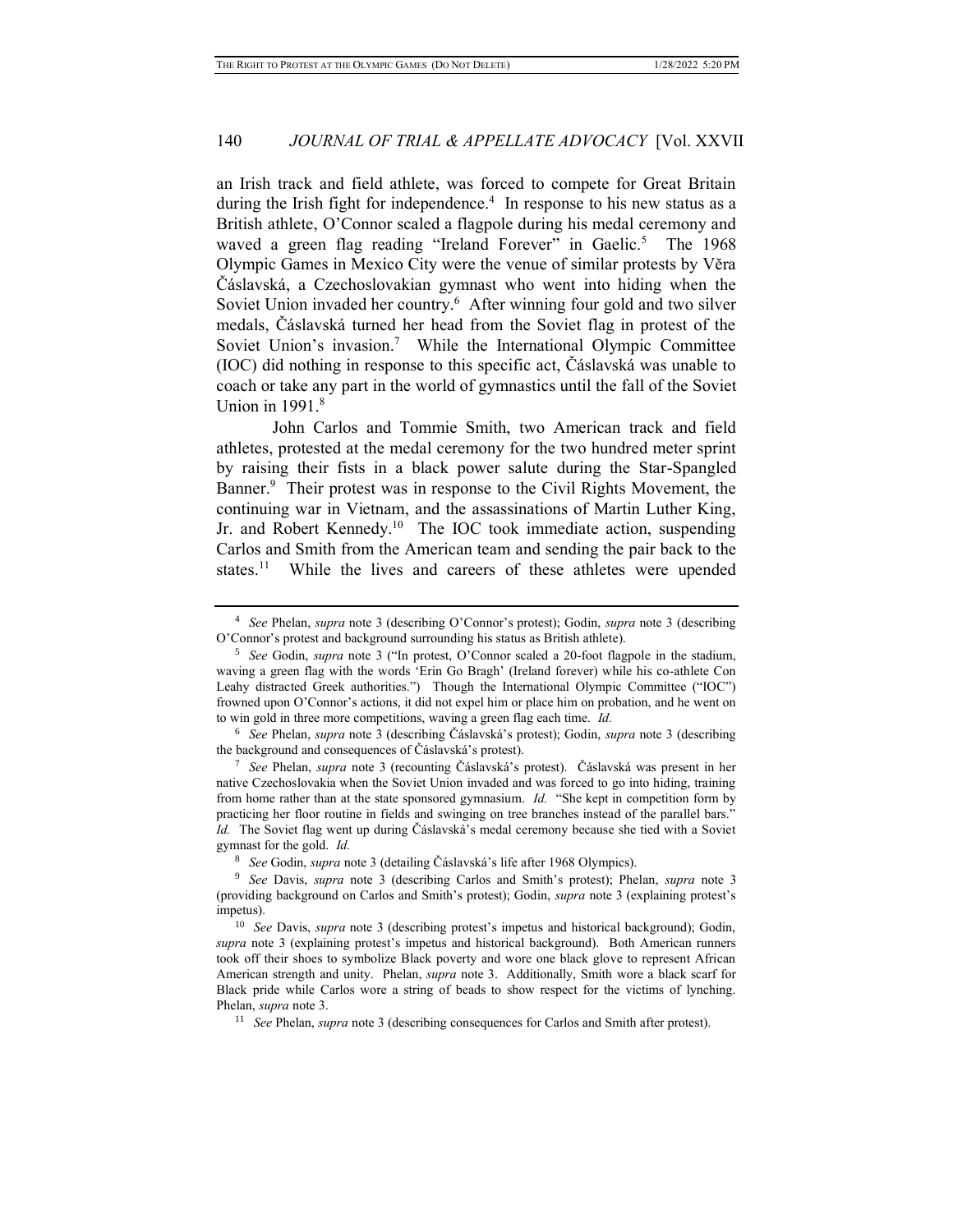because they took a stand for their beliefs, there has never been consequences for a nation that chooses to boycott the Olympic Games.<sup>12</sup> This discrepancy reveals the IOC's unbalanced approach in preventing the Olympics from being used for political purposes—the politically motived actions of athletes are punished, while the politically motivated actions of nations are effectively ignored.<sup>13</sup>

Protests by athletes are not specific to the Olympics, as professional athletes in the United States have protested at games in their own respective leagues.<sup>14</sup> In 2016, San Francisco 49ers quarterback Colin Kaepernick knelt during the national anthem to protest police brutality and racial inequality in the United States, sparking a movement that spread through all United States professional sports.<sup>15</sup> Kaepernick's protest caught the ire of the Republican Party and then-Republican presidential nominee Donald Trump, who called the act disrespectful, un-American, and an attack on veterans and service members.<sup>16</sup> Informal pressure from conservative consumers and commentators, as well as then-President

<sup>13</sup> *See* Weisfeld, *supra* note 12 (noting IOC commitment to ban athlete protests); *DeFrantz,* 492 F. Supp. at 1188 (endorsing USOC refusal to participate in Olympic Games).

<sup>14</sup> *See* Adam Kilgore & Ben Golliver, *Most sports leagues pause with second day of protests, some more unified than others*, THE WASHINGTON POST (Aug. 27, 2020, 7:17 PM), https://www.washingtonpost.com/sports/2020/08/27/sports-protests/ (noting teams across the NBA, NHL, and NFL all canceling games due to protests). The cancelled games were a response to the shooting of Jacob Blake in Kenosha, Wisconsin, and, more generally, police brutality following the murder of George Floyd by a Minneapolis police officer in 2020. *Id.*

<sup>12</sup> *See* Davis, *supra* note 3 (noting difficulties Carlos faced after protest). Carlos struggled to find a stable job and even attributed the suicide of his then-wife, in part, to the backlash from his protest. *Id.*; *see also* Phelan, *supra* note 3 (noting instances of nation boycotts).Sixty nations, led by the United States, boycotted the 1980 Olympic Games in Moscow in response to the 1979 Soviet invasion of Afghanistan, which then resulted in a sixteen-nation boycott of the 1984 Olympic Games in Los Angeles. Phelan, *supra* note 3; DeFrantz v. U.S. Olympic Comm., 492 F. Supp. 1181, 1188 (D.D.C. 1980), *aff'd* without opinion, 701 F.2d 221 (D.C. Cir. 1980) (holding USOC entitled to refuse to allow American athletes to compete, even for reasons unrelated to sport); Oren Weisfeld, *Olympics bans political protest by athletes*, NOW MAGAZINE (Jan. 22, 2020), https://nowtoronto.com/news/olympics-2020-tokyo-protests/ (noting IOC's reaffirmation of commitment to ban athlete protest).

<sup>15</sup> *See* Tadd Haislop, *Colin Kaepernick kneeling timeline: How protests during the national anthem started a movement in the NFL*, SPORTING NEWS (Sept. 13, 2020), https://www.sportingnews.com/us/nfl/news/colin-kaepernick-kneeling-protest-

timeline/xktu6ka4diva1s5jxaylrcsse (providing comprehensive timeline of Colin Kaepernick's activism). Initially, Kaepernick protested by sitting on the bench instead of standing during the national anthem during a preseason game. *Id.* Kaepernick got the idea to kneel, rather than sit, from former Seahawks player and Green Beret Nate Boyer. *Id.* When Kaepernick kneeled for the first time on September 1, 2016, he was joined by teammate Eric Reid, who continued to kneel with him for the entire season. *Id.*; *see also Trump Calls NFL kneeling 'disgraceful,' disrespectful to veterans*, FOX NEWS (Sept. 26, 2017), https://www.foxnews.com/politics/trumpcalls-nfl-kneeling-disgraceful-disrespectful-to-veterans (quoting President Trump's views on athlete activism).

<sup>16</sup> *See* FOX NEWS, *supra* note 15 (quoting President Trump).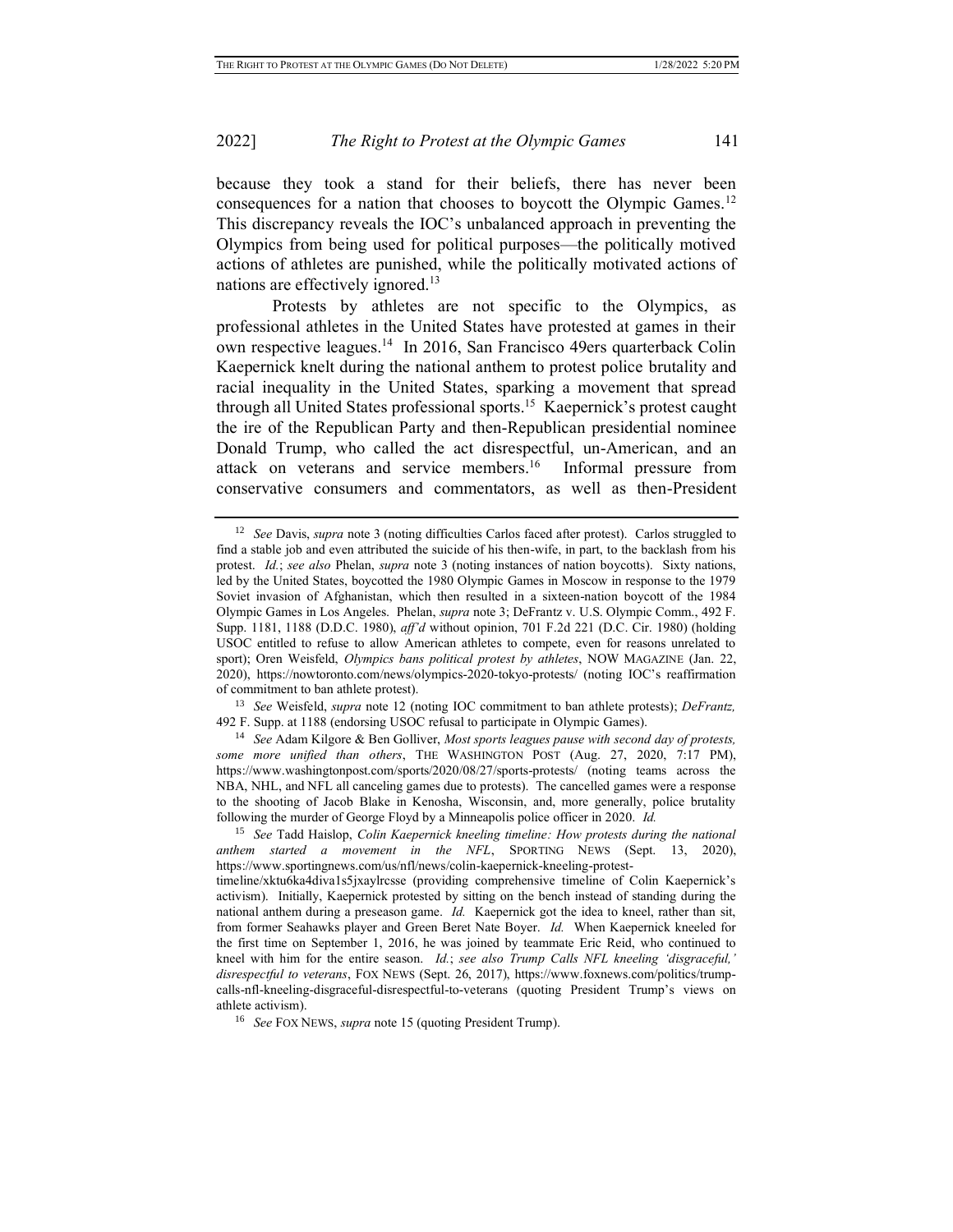Trump, resulted in the National Football League ("NFL") announcing a rule penalizing players who kneel during the national anthem.<sup>17</sup> Despite the new rule, President Trump continued to criticize the NFL, sparking more protests from players and greater outcry from fans.<sup>18</sup> Americans remain divided in their views on athlete protests, and the act of kneeling during the national anthem has remained at the center of the controversy.<sup>19</sup>

This note analyzes the United States Olympic and Paralympic Committee's ("USOPC") previous policy of barring athlete protest during sanctioned events and seeks to prove that this action was unconstitutional.<sup>20</sup> While the USOPC does not currently enforce this policy, the risk of reversal warrants careful consideration of this issue.<sup>21</sup> Athletes who choose

<sup>19</sup> *See* Michael Tesler, *Americans Are Far More Likely To Support Athlete Protests Than They Once Were*, FIVETHIRTYEIGHT (Sept. 3, 2020, 6:00 AM), https://fivethirtyeight.com/features/americans-are-far-more-likely-to-support-athlete-proteststhan-they-once-were/ (showing statistical change over time in favorability of protest by athletes); *see also* Amy Tennery, *NFL: Political divide on athlete activism widens in the U.S. – Reuters/Ipsos Poll*, REUTERS, https://www.reuters.com/article/us-football-nfl-activism/nflpolitical-divide-on-athlete-activism-widens-in-the-u-s-reuters-ipsos-poll-idUSKBN2602MX (Sep. 9, 2020, 12:22 PM) (reviewing statistics underscoring partisan divide over athlete protest). Kneeling during the national anthem is still hotly debated and support for the act is incredibly partisan. *Id.*; Oren Weisfeld, *Race Imboden: 'I knelt because America doesn't reflect me anymore'*, THE GUARDIAN (Sep. 1, 2020, 5:00 PM), https://www.theguardian.com/sport/2020/sep/01/race-imboden-fencing-anthem-protest-interview (interviewing Race Imboden regarding his decision to kneel on Olympic podium during national anthem).

<sup>20</sup> *See* Eddie Pells, *Pan Am Games protestors each get 12 months of probation*, ASSOCIATED PRESS (Aug. 20, 2019), https://apnews.com/article/80b2fb3ee1da43c8909cb7b6a1a47454 (discussing sanctions, contract signed, and initial public statement).

<sup>17</sup> *See* Haislop, *supra* note 15 (explaining NFL's locker room rule).

<sup>18</sup> *See id.* (examining developments in dialogue surrounding Kaepernick's protest). Nike used Kaepernick as the face for a new ad campaign supporting his activism, which was met with applause as well as the widespread burning of Nike products. *Id.*

<sup>21</sup> *See* Associated Press, *USOPC won't punish athletes for protesting at the Olympics*, ESPN (Dec. 10, 2020), https://www.espn.com/olympics/story/\_/id/30489589/usopc-punish-athletesprotesting-olympics (announcing USOPC's refusal to sanction athletes for kneeling or raising fists at future games). A reversal of this policy is possible, given that Rule 50 remains under the IOC Olympic Charter, and the IOC has consistently defended its enforcement. *Id.*; Dave Zirin & Jules Boykoff, *The USOPC Defends Olympic Athletes' Right to Protest,* THE NATION (Dec. 23, 2020), https://www.thenation.com/article/society/olympics-protest/. It should be noted that the USOPC's new policy states that they will not punish athletes that protest "peacefully and respectfully . . . in support of racial and social justice for all human beings." Zirin & Boykoff, *supra* note 21. This suggests that the USOPC retains the right to sanction athletes who do not protest within those categories. *Id.*; *see also* Ariane de Vogue & Devan Cole, *Supreme Court over John Roberts' sole dissent—rules in favor of student in First Amendment case*, CNN, https://www.cnn.com/2021/03/08/politics/supreme-court-free-speech-college-religion-case-chikeuzuegbunam/index.html (Mar. 8, 2021, 11:20 AM) (detailing decision allowing First Amendment suit where university could reestablish anti-speech policy). The potential for a policy reversal is enough to warrant intervention by the courts—especially where constitutional freedoms are abridged. Vogue & Cole*, supra* note 21. This uncertainty was apparent during the Tokyo Games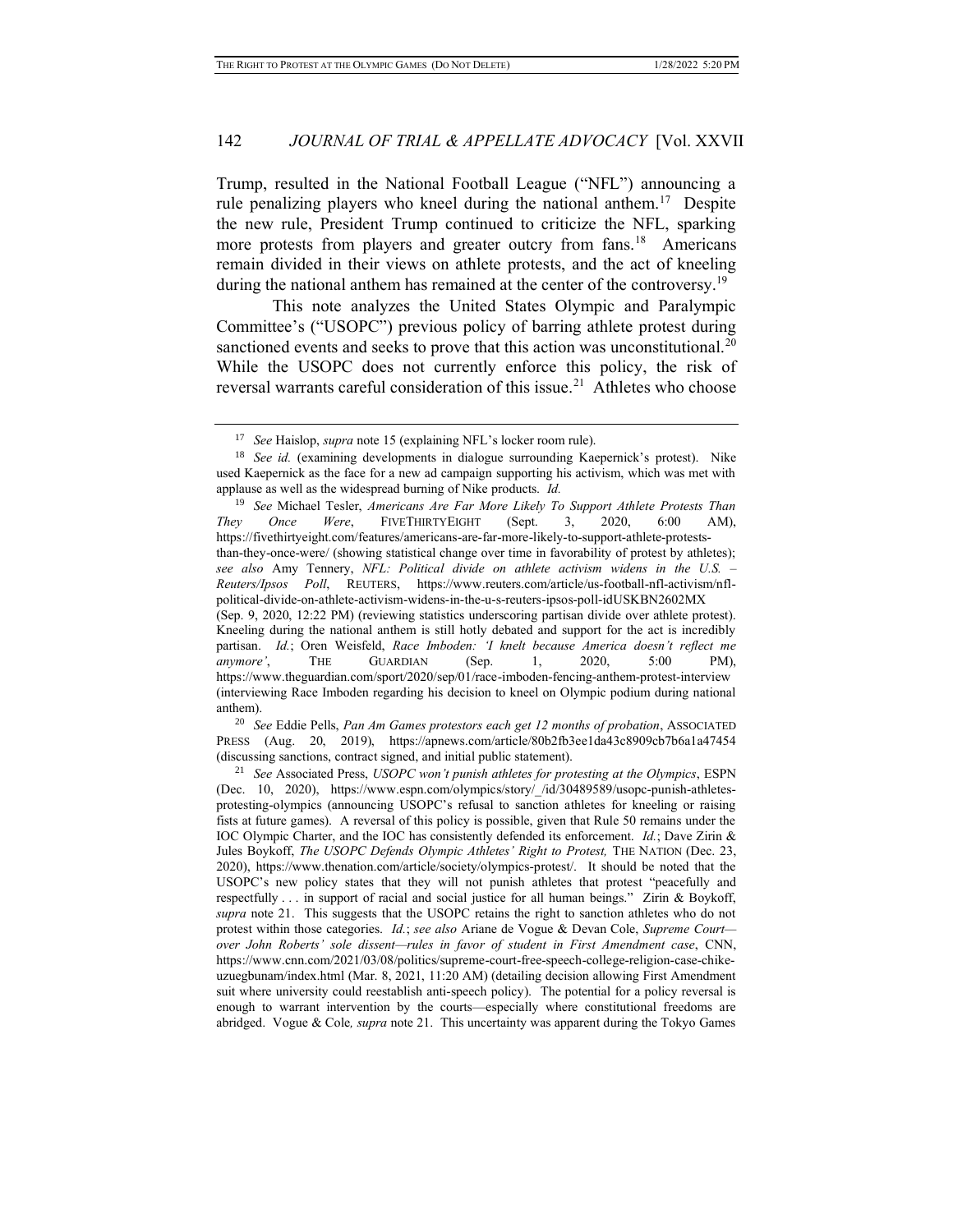to protest at future Olympic Games or international competitions should be allowed to do so freely, without retribution from the USOPC, or the IOC acting through it.<sup>22</sup>

### II. FACTS

The IOC was established in 1894 as an independent, international organization, with the role of overseeing the Olympic Games and international sport competitions, reviewing bidding processes, facilitating the growth of sport and sportive collaboration around the world, and promoting the political neutrality of the Olympic Movement.<sup>23</sup> This dedication to political neutrality is stated in Rule 50 of the Olympic Charter, the "codification of the fundamental principles of Olympism, and the rules and bye-laws adopted by the International Olympic Committee."<sup>24</sup> Rule 50 itself bars any "kind of demonstration or political, religious, or racial propaganda . . . in any Olympic sites, venues or other areas."<sup>25</sup> To ensure adherence to Rule 50, the IOC relies on the National Olympic Committees to evaluate infractions and dole out consequences to their own athletes instead of imposing the sanctions itself.<sup>26</sup>

<sup>24</sup> *See Olympic Charter*, INT'L OLYMPIC COMM. (July 14, 2021), https://olympics.com/ioc/olympic-charter (republishing IOC Charter).

as fencer Race Imboden and shot-putter Raven Saunders protested from their respective podiums. Matthew Futterman, et al., *Shot-Putter's Gesture Renews Controversy Over Podium Protests*, NEW YORK TIMES, https://www.nytimes.com/2021/08/01/sports/olympics/olympics-protestspodium.html (Aug. 5, 2021)*.* This led to confusion over the enforcement of Rule 50, with the IOC and USOPC both stating that the other would handle any potential disciplinary action. *Id.*

<sup>22</sup> *See* Pells, *supra* note 20 (discussing USOPC and Imboden fall out).

<sup>23</sup> *See Overview*, INT'L OLYMPIC COMM. (July 10, 2021), https://olympics.com/ioc/overview (providing IOC historical overview); *History, Principles & Financing*, INT'L OLYMPIC COMM. (July 14, 2021), https://olympics.com/ioc/mission (stating IOC mission); OLYMPIC CHARTER, *supra* note 2, at 8 (stating IOC's role is "to maintain and promote its political neutrality and to preserve the autonomy of sport.")

<sup>25</sup> *See* OLYMPIC CHARTER, *supra* note 2, at 94 (barring athlete activism); *see also* IOC ATHLETES' COMM., RULE 50 GUIDELINES 1-3, https://stillmedab.olympic.org/media/Document%20Library/OlympicOrg/News/2020/01/Rule-50-Guidelines-Tokyo-2020.pdf (last visited Nov. 2, 2020, 9:26 AM) (explaining purpose of Rule 50 and how infractions are evaluated). Notably, Rule 50 bars any protest on the field of play, in the Olympic Village, during medal ceremonies, and during the opening, closing, or other official ceremonies. IOC ATHLETES' COMM., *supra* note 25, at 2. However, it permits protests during press conferences, at team meetings, and through digital and traditional media platforms. *Id.* Ostensibly, Rule 50 bars protest where it would have the largest effect—where it reaches the largest audience. Gwen Berry, *I Used the Podium to Protest. The Olympic Committee Punished Me.*, THE NEW YORK TIMES (Sep. 7, 2020), https://www.nytimes.com/2020/09/07/opinion/gwenberry-olympics-protest.html?action=click&module=Opinion&pgtype=Homepage.

<sup>26</sup> *See* IOC ATHLETES' COMM., *supra* note 25, at 1-3 (explaining Rule 50 purpose and infractions).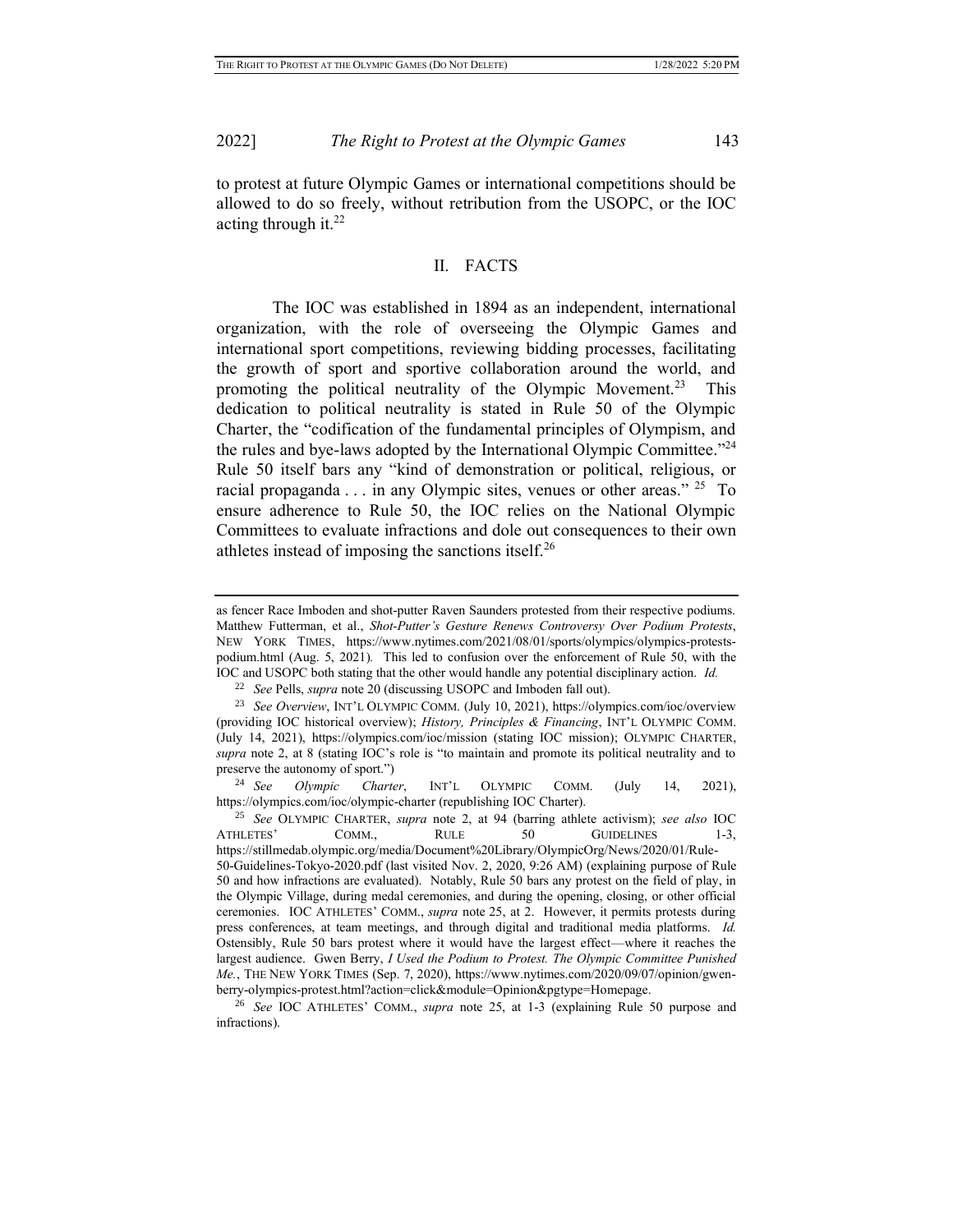The USOPC, the IOC's American counterpart, was initially established as the United States Olympic Committee ("USOC"), and is a federally incorporated and chartered, independent organization.<sup>27</sup> Founded in 1978, the USOC served as the coordinating and governing body for all amateur athletic activity directly related to international competition.<sup>28</sup> As such, it deals directly with, and follows the rules of, the IOC–including the IOC's infamous Rule 50.<sup>29</sup> The USOPC has the power to enforce IOC rules through its incorporating statute, and its constitution and by-laws give it full authority over the eligibility and sanctioning of athletes.<sup>30</sup>

In the lead up to the 2019 Pan-American Games, the USOPC required all its competing athletes to sign a contract promising not to violate Rule 50 by taking part in political demonstrations during the games.<sup>31</sup> In spite of this contract, American Olympic foil fencer Race Imboden took a knee on the medal podium after the U.S. Men's Foil Team won gold.<sup>32</sup> In addition to breaching his contract, his protest ran afoul of Rule 50 of the Olympic Charter.<sup>33</sup> In response to his protests, the USOPC

<sup>30</sup> *See* 36 U.S.C.S. § 220505 (creating the USOPC as an independent, federally chartered organization); 36 U.S.C. § 220503(3), (8) (stating USOPC authority over eligibility and disputes involving American athletes); *see also* 36 U.S.C. § 220502 (incorporating the USOPC); 36 U.S.C. §§ 220501-220529 (showing entire act); 36 U.S.C.S. § 220505(a) (establishing that "the corporation shall adopt a constitution and bylaws," that it "may amend").

<sup>31</sup> *See* OLYMPIC CHARTER, *supra* note 2, at 94 (barring any "kind of demonstration or political, religious or racial propaganda . . . in any Olympic sites, venues or other areas."); OlympicTalk, *Race Imboden kneels, Gwen Berry raises fist on Pan Am Games podium*, NBC SPORTS (Aug. 11, 2019, 11:59 PM), https://olympics.nbcsports.com/2019/08/10/race-imbodenfencer-national-anthem-protest-knee/ (stating that "before competing, Pan Am Games athletes commit to terms including refraining from political demonstrations.")

<sup>33</sup> *See* OLYMPIC CHARTER, *supra* note 2, at 94 (barring demonstrations or protests); OlympicTalk, *supra* note 31 (noting Race violated promise not to protest).

<sup>27</sup> *See* Ted Stevens Olympic and Amateur Sports Act, 36 U.S.C. § 220502(a) (incorporating USOC).

<sup>28</sup> *See* 36 U.S.C. § 220502(a) (incorporating USOC); 36 U.S.C. § 220502(c) (renaming USOC as USOPC); 36 U.S.C. § 220503(2) (establishing USOPC's purposes).

<sup>29</sup> *See* 36 U.S.C. § 220503 (stating USOPC purposes); OLYMPIC CHARTER, *supra* note 2, at 94 (barring athlete activism); *see also* Zirin & Boykoff, *supra* note 21 (detailing USOPC change in Rule 50 adherence).

<sup>32</sup> *See* Los Angeles Times Staff and Wire Reports, *U.S. Fencer Race Imboden kneels on podium to protest injustice and Trump*, THE LOS ANGELES TIMES (Aug. 10, 2019, 9:44 AM), https://www.latimes.com/sports/story/2019-08-11/american-fencer-kneels-over-social-injusticeblasts-trump (explaining reasons behind Imboden's Pan-American protest); Derrick Bryson Taylor, *U.S. Fencer and Hammer Thrower Lead Silent Protest at Pan-American Games*, THE NEW YORK TIMES (Aug. 11, 2019), https://www.nytimes.com/2019/08/11/sports/race-imbodenfencer-kneels.html (detailing Imboden's specific protest motivations). Imboden tweeted that he was motivated to kneel by the "shortcomings" of his country, most notably "racism, gun control, mistreatment of immigrants, and a president who spreads hate." Taylor, *supra* note 32. He further stated that he wanted to use his moment at the top of the podium to "call attention to issues" he believed needed to be addressed. *Id.*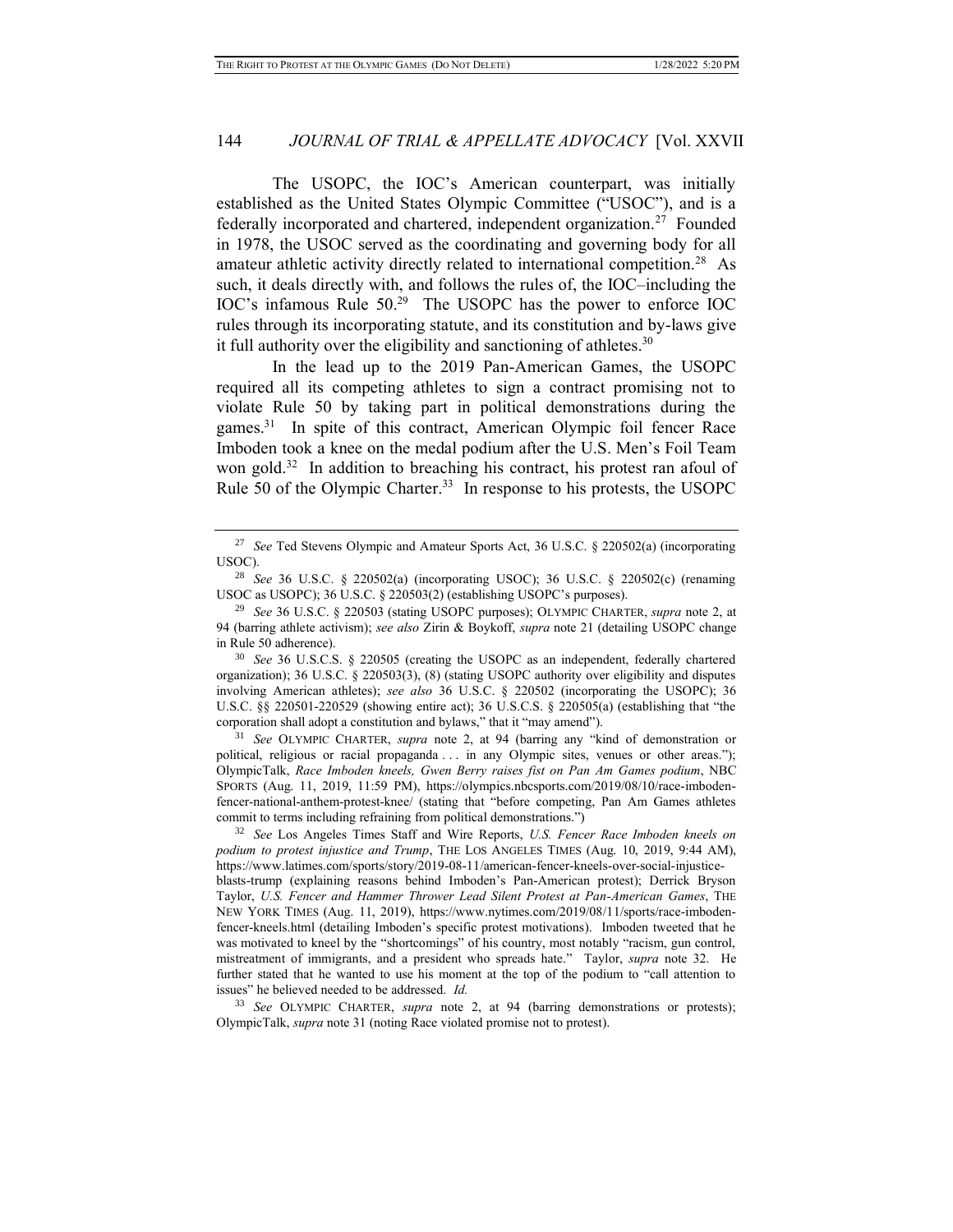issued a statement of disapproval.<sup>34</sup> The USOPC then sent Imboden a letter informing him that he was being put on a twelve-month probation whereby another infraction would result in his ineligibility to compete in the 2021 Tokyo Olympic Games.<sup>35</sup> In early 2020, the IOC reaffirmed its fullthroated adherence to Rule  $50<sup>36</sup>$  This affirmation came under the guise of promoting harmony and preventing "divisive disruption" during the games.<sup>37</sup> The guidelines released by the IOC clarified that "kneeling," specifically added as an example, would not be allowed as a form of protest on medal podiums.<sup>38</sup>

Following summer 2020's Black Lives Matter movement, and the election of President Joe Biden, the USOPC suddenly reversed its decision,

"It is also important for me to point out that, going forward, *issuing a reprimand to other athletes in a similar instance is insufficient* . . . We recognize that we must more clearly define for Team USA athletes what a breach of these rules will mean in the future . . . Working with the (athletes and national governing body councils), we are committed to more explicitly defining what the *consequences* will be for members of Team USA who protest at future Games."

*Id.* (emphasis added). Hirshland further stated that she respected the perspectives of the athletes and would work with the IOC "to engage on a global discussion on these matters," but noted that she could not "ignore the rules or the reasons they exist." *Id.* While Hirshland's letter acknowledged that a more clearly defined punishment is required, it did not indicate that the USOPC was willing to break with its own tradition and allow its athletes to protest in any capacity. *Id.* 

<sup>36</sup> *See* IOC ATHLETES' COMM., *supra* note 25 (identifying "hand gesture or kneeling" as explicit examples of barred protest).

<sup>37</sup> *See id.* (clarifying IOC guidelines on Rule 50).

<sup>38</sup> *See* Tom Schad, *IOC: No kneeling or any form of political protest allowed at Tokyo Olympics*, USA TODAY (Jan. 9, 2020, 11:11 AM), https://www.usatoday.com/story/sports/olympics/2020/01/09/tokyo-olympics-ioc-details-athleterules-political-protests/4419120002/ (discussing reposting of guidelines); *see also* Andrew Keh, *Olympics Allows Protests, but Not During Events or on Medal Stands*, https://www.nytimes.com/2021/07/02/sports/olympics/olympics-protests-tokyo.html (Aug. 6, 2021) (noting prohibition against protesting on podium remains intact under new guidelines).

<sup>34</sup> *See* Los Angeles Times Staff and Wire Reports, *supra* note 32 (quoting USOPC's Vice President of Communications Mark Jones's statement). "In this case, Race didn't adhere to the commitment [not to protest] he made to the organizing committee and the USOPC . . [w]e respect his rights to express his viewpoints, but we are disappointed that he chose not to honor his commitment. Our leadership is reviewing what consequences may result." *Id.*

<sup>35</sup> *See* Associated Press, *Race Imboden and Gwen Berry get probation for Pan Am Games podium protests*, NBC SPORTS (Aug. 20, 2019, 6:56 PM), https://olympics.nbcsports.com/2019/08/20/race-imboden-gwen-berry-podium-protests-pan-amgames/ (noting USOPC's initial response to the protests); Des Bieler, *U.S. Fencer Race Imboden given 12-month probation for Pan Am Games protest*, THE WASHINGTON POST (Aug. 21, 2019, 12:05 AM), https://www.washingtonpost.com/sports/2019/08/21/us-fencer-race-imboden-givenmonth-probation-pan-am-games-protest/ (further detailing USOPC sanctions); Pells, *supra* note 20 (quoting from USOPC probation notices for Imboden and Berry). Sarah Hirshland, CEO of the USOPC, stated in her letter to Imboden: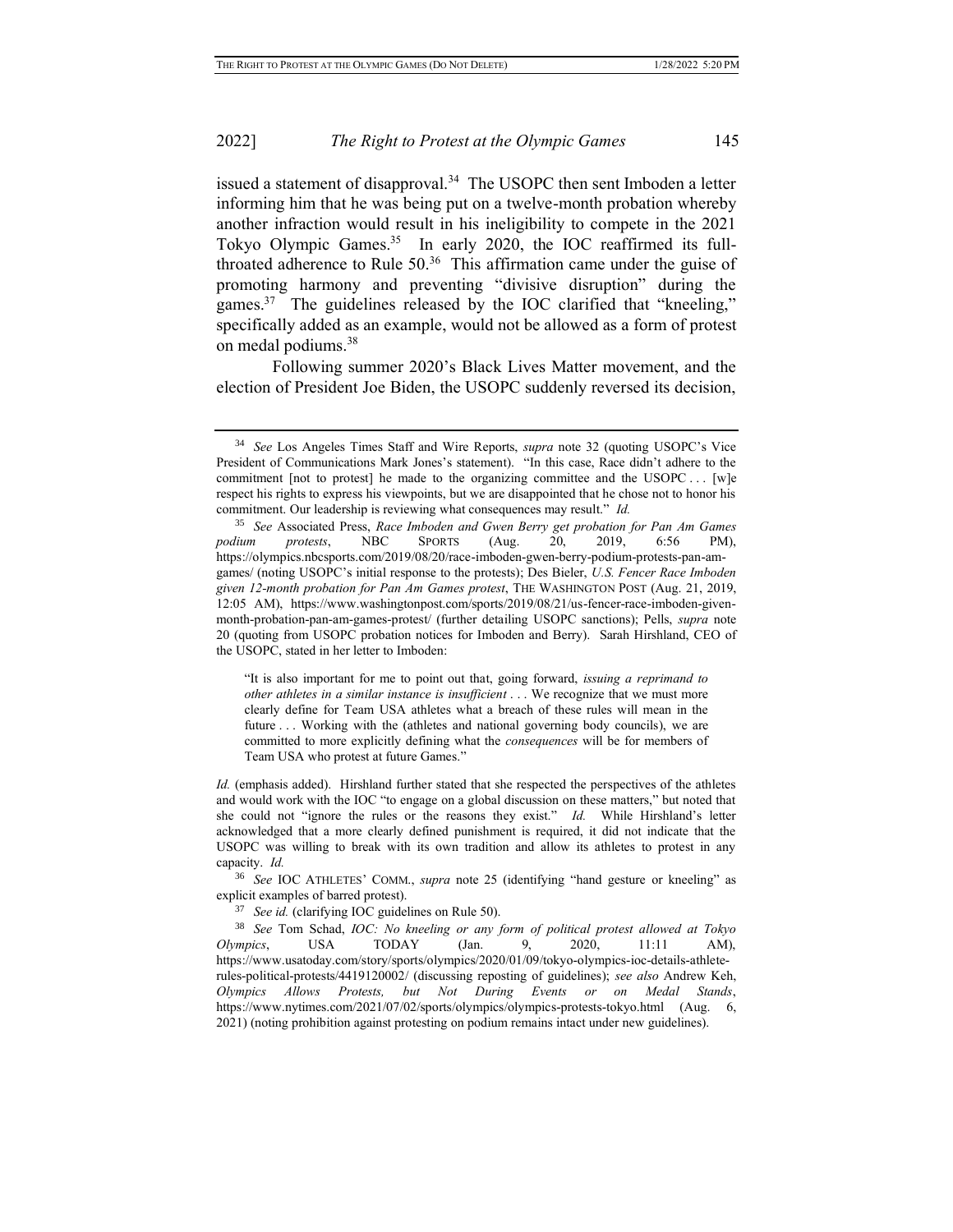renouncing its policy against athlete activism so long as protests were "peaceful" and "respectful."<sup>39</sup> However, the USOPC retains the ability to unilaterally reverse its position again. $40$  Were this to occur, any athlete exercising their constitutional right to free speech from the podium would be stripped of their eligibility to compete.<sup>41</sup>

#### III. HISTORY

To establish that the Constitution bars the USOPC from conditioning the benefit of participation on waiving the right to protest, an athlete must prove that: (1) the USOPC functions as a state actor or has taken a state action; (2) the athlete exercised their constitutionally protected right to free speech; and (3) the USOPC, as a state actor, conditioned the benefit of competing on the athlete's waiver of the right to exercise their constitutionally protected right to protest.<sup>42</sup>

#### *A. Federally Chartered Corporations as State Actors and State Action*

The question of whether the USOPC is a state actor was first addressed in *DeFrantz v. U.S. Olympic Committee*. 43 In 1980, under considerable pressure from the United States government, the USOPC (then the USOC) boycotted the Moscow Games in response to the Soviet

<sup>39</sup> *See* Associated Press, *supra* note 21 (noting previous policy reversal); Zirin & Boykoff *supra* note 21 (establishing USOPC will not punish athletes who protest "peacefully and respectfully . . . in support of racial and social justice for all human beings.") Without further guidance, the USOPC effectively establishes itself as the sole arbiter of what constitutes peaceful or disrespectful protest. Zirin & Boykoff, *supra* note 21. Further, there is no indication that the USOPC cannot reverse its policy, nor any explanation of the distinctions it has placed on how athletes can protest and for what causes. *Id.*

<sup>40</sup> *See* Pells, *supra* note 20 (describing USOPC's original policy on athlete protest); Associated Press, *supra* note 21 (noting USOPC's policy reversal); *see also* de Vogue & Cole, *supra* note 21 (discussing Supreme Court allowing First Amendment case due to concern university could reestablish anti-speech policy).

<sup>41</sup> *See* Pells, *supra* note 20 (describing USOPC's original policy on athlete protest)*; see also* de Vogue & Cole, *supra* note 21 (discussing Supreme Court allowing First Amendment case due to concern university could reestablish anti-speech policy).

<sup>42</sup> *See* DeFrantz v. U.S. Olympic Comm., 492 F. Supp. 1181, 1192-94 (D.D.C. 1980), *aff'd*, 701 F.2d 221 (D.C. Cir. 1980) (discussing the USO[P]C and corporations as state actors); *see also* Thomas R. McCoy, *Unconstitutional Conditions Doctrine*, *The First Amendment Encyclopedia*, THE FREE SPEECH CENTER: FIRST AMENDMENT NEWS AND INSIGHTS FROM MTSU, https://www.mtsu.edu/first-amendment/article/1026/unconstitutional-conditions-doctrine (last visited Nov. 2, 2020, 10:07 AM) (outlining unconstitutional conditions doctrine).

<sup>43</sup> *DeFrantz*, 492 F. Supp. at 1192 (analyzing whether USO[P]C is a state actor or committed state action in boycotting Moscow Olympics).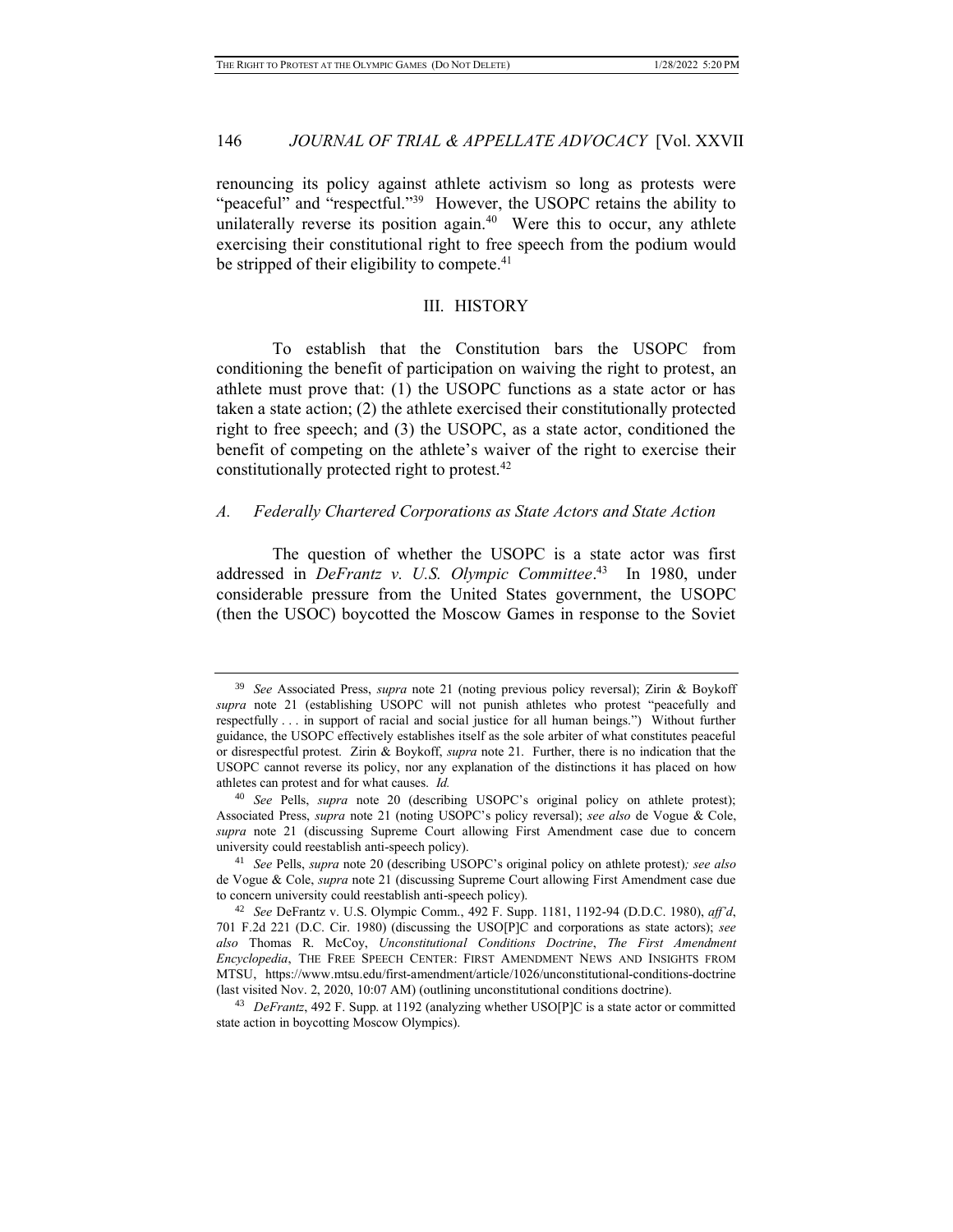Union's 1979 invasion and occupation of Afghanistan.<sup>44</sup> Twenty-five athletes and one USO[P]C Executive Board Member sued the USO[P]C to challenge the decision not to send American athletes to the 1980 Moscow Olympics.<sup>45</sup> The plaintiffs claimed that the USO[P]C's action to boycott the games constituted a "governmental state action" that abridged their rights of "liberty, self-expression, personal autonomy and privacy" as guaranteed by the First, Fifth, and Fourteenth Amendments to the U.S. Constitution.<sup>46</sup>

In evaluating the plaintiff's argument, the court addressed two issues: (1) whether the USO[P]C's decision was a state action; and (2) whether the USO[P]C's decision "abridged any constitutionally protected rights."<sup>47</sup> The court looked to two cases when determining whether the USO[P]C committed a state action: *Burton v. Wilmington Parking Auth.*<sup>48</sup> and *Jackson v. Metropolitan Edison Co.*<sup>49</sup> Under *Burton*, the Court asked whether the state had "so far insinuated itself into a position of interdependence with [the private entity] that [the entity] must be recognized as a joint participant in the challenged activity."<sup>50</sup> While the

<sup>45</sup> *See DeFrantz*, 492 F. Supp. at 1182 (describing plaintiffs' claim that "that in preventing American athletes from competing in the Summer Olympics, defendant has exceeded its statutory powers and has abridged plaintiffs' constitutional rights.")

<sup>44</sup> *See id.* at 1183-84 (discussing factual background). The United States levied sanctions against the Soviet Union and requested a boycott of the games in Moscow, which the USO[P]C initially resisted. *Id.* In response to the USO[P]C's resistance, President Carter announced in his State of the Union address that he did not support sending a "United States team to compete in the Olympic Games as long as the Soviet military forces remained in Afghanistan." *Id.* at 1184. The House of Representatives and the Senate followed suit by issuing resolutions opposing participation. *Id.* Pressure mounted on the USO[P]C as White House counsel met with USO[P]C executives and officers. *Id.* White House counsel threatened to terminate federal funding and revoke the USO[P]C's tax-exempt status unless the USO[P]C complied and voted to boycott the games. *Id.* President Carter went so far as to tell the Athlete's Advisory Council that the United States would not send a team and sent a message to USO[P]C threatening legal action to enforce his decision to boycott the games. *Id.*; *see also* Dionne L. Koller, *How the United States Government Sacrifices Athletes' Constitutional Rights in the Pursuit of National Prestige*, 2008 BYU L. REV. 1465, 1481-82 (2008) (summarizing facts under *DeFrantz*).

<sup>46</sup> *See id.* at 1182, 1185 (identifying plaintiffs and listing plaintiffs' claims). Additionally, plaintiffs asserted claims that: (1) the USO[P]C violated its own governing statute by acting in a political manner; and (2) the USO[P]C breached its own Constitution, Bylaws and governing statute by violating the rights of a plaintiff-member of the Executive Board. *Id.* at 1185.

<sup>47</sup> *Id.* at 1192 (stating two-pronged test for constitutional claim against private entity). The USO[P]C was a federally chartered, but private, organization. *Id.* As such, the plaintiffs had to show that the USO[P]C vote to boycott was a governmental act, or state action, as understood through the Fifth and Fourteenth Amendments. *Id.*

<sup>48</sup> Burton v. Wilmington Parking Auth., 365 U.S. 715 (1961).

<sup>49</sup> Jackson v. Metropolitan Edison Co., 419 U.S. 345 (1974); *DeFrantz*, 492 F. Supp at 1193- 94 (explaining precedent and analyzing claim).

<sup>50</sup> *See DeFrantz*, 492 F. Supp. at 1193 (quoting *Burton*, 365 U.S. at 725) (stating *Burton* inquiry). In *Burton*, the Supreme Court had found that a restaurant that discriminated on the basis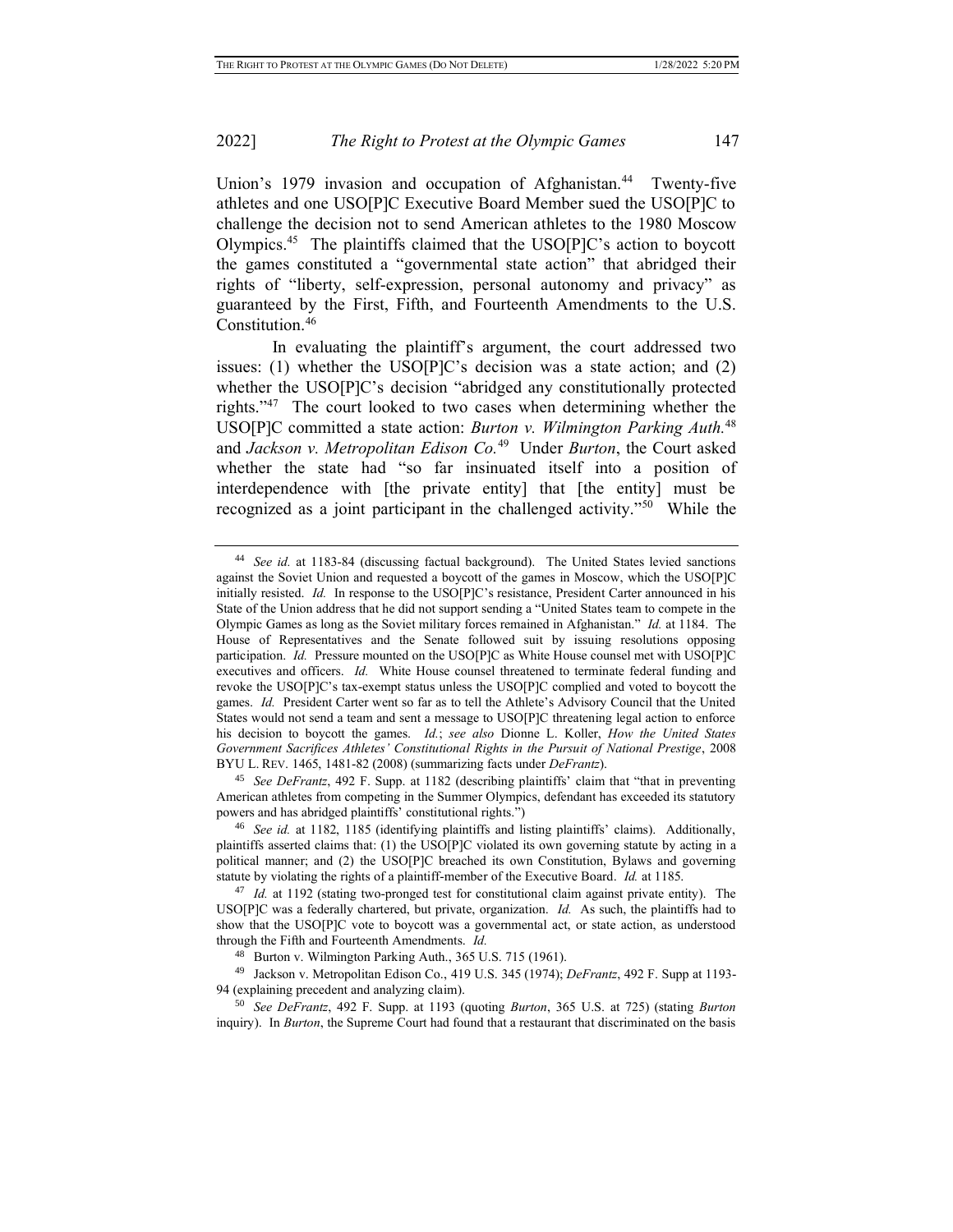Supreme Court found that the private entity in *Burton* committed a state action, the D.C. Circuit declined to do so for the  $USO[P]C$ <sup>51</sup> In its opinion, the court noted that there was no evidence of a "symbiotic relationship" between the government and the USO[P]C, outside of the funds Congress used to establish the USO[P]C and the fact that its incorporating statute requires the USO[P]C to submit an annual report to the President and Congress.<sup>52</sup> The court then held that there was no "obvious" or "deep enmeshment of the defendant and the state" because the "USO[P]C receive[s] no federal funding and exists and operates independently of the federal government."<sup>53</sup>

Under *Jackson*, there is a governmental action only when there is a "sufficiently close nexus" between the state and the challenged action.<sup>54</sup> In *Jackson*, the Supreme Court held that the defendant-utility committed no state action, even though it was closely regulated by the state and the action about which the plaintiff complained was approved by the state's utility commission.<sup>55</sup> In *DeFrantz*, the plaintiffs' argued that the Carter Administration's persuasion campaign had crossed the line from "governmental recommendation" to "affirmative pressure, [putting] the government's prestige behind the challenged action."<sup>56</sup> The D.C. Circuit disagreed, holding that the USO[P]C's decision failed the *Jackson* test because the federal government was not required to approve any USO[P]C action.<sup>57</sup> The court also quoted *Spark v. Cath. Univ. of Am.*,<sup>58</sup> reasoning that, at least where race is not involved, "it is necessary to show that the Government exercises some form of control over the actions of the private

of race had committed a state action. *Burton*, 365 U.S. at 717. The restaurant was physically and financially an integral part of a public building that was built and maintained by public funds, was devoted to a public parking service, and was owned by the state of Delaware. *Id.* at 717-18. The Court reasoned that this interdependence between the private and state entities was sufficient to classify the private entity as a state actor. *Id.*

<sup>51</sup> *See Burton*, 365 U.S. at 726 (finding restaurant committed state action); *see also DeFrantz*, 492 F. Supp. at 1193 (declining to recognize USO[P]C as state actor).

<sup>52</sup> *See DeFrantz*, 492 F. Supp. at 1193 (stating reasoning behind USO[P]C's rejection as state actor).

<sup>53</sup> *See id.* (rejecting *Burton* framework for USO[P]C).

<sup>54</sup> *See Jackson*, 419 U.S. at 351 (stating "the inquiry must be whether there is a sufficiently close nexus between the State and the challenged action of the regulated entity so that the action of the latter may be fairly treated as that of the State itself."); *DeFrantz*, 492 F. Supp. at 1193 (quoting *Jackson*, 419 U.S. at 351) (noting *Jackson* standard).

<sup>55</sup> *See Jackson*, 419 U.S. at 346, 358-59 (stating defendant-utility regulated by state but holding state not sufficiently connected to defendant's conduct). The action that led to the litigation was the defendant's procedure for terminating electrical services. *Id.* at 347; *DeFrantz*  492 F. Supp. at 1193 (noting *Jackson* holding).

<sup>56</sup> *See DeFrantz*, 492 F. Supp. at 1193 (reciting plaintiff's argument).

<sup>57</sup> *See id.* (holding USO[P]C not a state actor under *Jackson*).

<sup>58</sup> Spark v. Cath. Univ. of Am., 510 F.2d 1277 (D.C.Cir. 1975).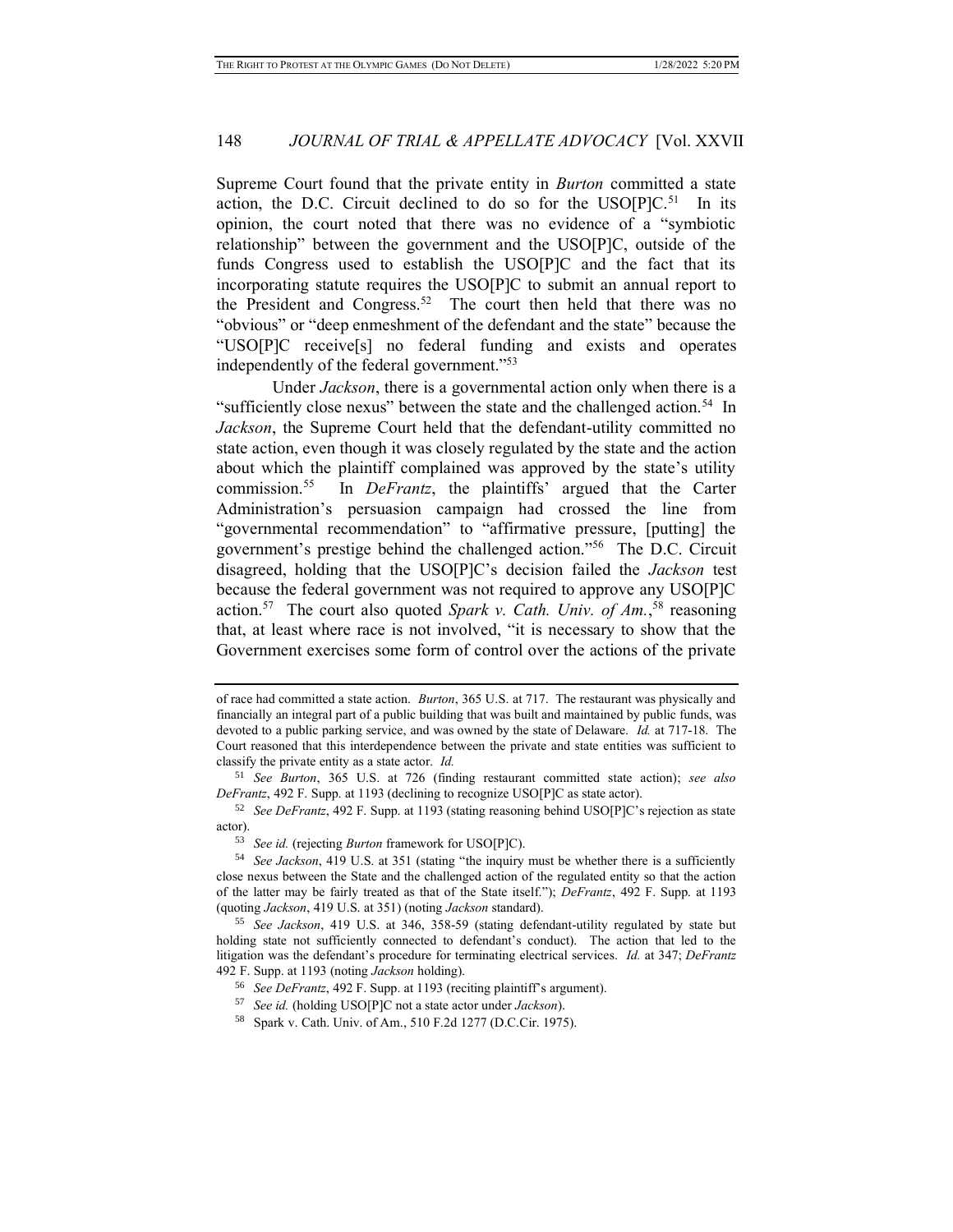party."<sup>59</sup> Since there was no issue of racial discrimination, and the USO[P]C was not required to obtain approval from the federal government, the decision not to send an American team to the Moscow Olympics was not a state action.<sup>60</sup>

*DeFrantz* is not the only case that called into question the  $USO[P]C$ 's status as a state actor.<sup>61</sup> In a 5-4 decision, the Supreme Court in *S.F. Arts & Athletics, Inc.* held that the USO[P]C was not a state actor, but not without garnering a notable dissent from Justice Brennan.<sup>62</sup> Justice Brennan's dissent rested on the belief that ""when private individuals ... *are endowed by the State* with powers or functions *governmental* in nature, they become agencies or instrumentalities of the State and are subject to its constitutional limitations.'"<sup>63</sup> This argument is particularly relevant in situations where the function of the individual is traditionally within the government's "'exclusive prerogative.'"<sup>64</sup> Brennan concluded that the USO[P]C may be classified a government actor because it represents the

<sup>61</sup> *See* S.F. Arts & Athletics, Inc. v. U.S. Olympic Comm., 483 U.S. 522, 525 (1987) (discussing San Francisco corporation attempting to use "Olympic" for private event under Fifth Amendment). The incorporating statute of the USO[P]C gave it sole commercial and promotional use of the word "Olympic" and Olympic symbols, as well as the ability to grant their use. *Id.* at 526. S.F. Arts & Athletics, Inc. argued that this policy violated their First Amendment right to free speech. *Id.* The Court disagreed, finding that the USO[P]C was not a state agent and therefore the plaintiff's claim must fail. *Id.* at 546-48.

<sup>59</sup> *DeFrantz*, 492 F. Supp. at 1194 (quoting *Spark*, 510 F.2d at 1281-82) (stating *Spark* alters *Jackson* framework when race is involved).

<sup>60</sup> *See id*. at 1194 (holding USO[P]C's actions nongovernmental). The court found that the USO[P]C is an independent organization without *per se* or *de facto* government control. *Id.* The court further reasoned that nothing in the governing statute gives the federal government control and noted that the decision to boycott was decided by the USO[P]C's House of Delegates via secret ballot. *Id.* The court also stated that while the federal government may bar athletes from competing in the Olympics, it did not exercise its power in pressuring the delegates to vote a certain way. *Id.* The court explained that to find otherwise would "open the door" into a nonjusticiable realm where courts would have to decide what "level, intensity, or type of 'Presidential' or 'Administrative' or 'political' pressure" on a private entity is enough to trigger federal jurisdiction. *Id.*

<sup>62</sup> *See id.* at 548-73 (Brennan, J., dissenting) (outlining Justice Brennan's dissent). Brennan's dissent was joined by Justices Marshall, O'Connor and Blackmun. *Id*. at 548; *see also id.* (O'Connor, J., concurring) (". . . for the reasons explained by Justice Brennan . . . I believe the [USOC] and the United States are joint participants in the challenged activity and as such are subject to the equal protection provisions of the Fifth Amendment.")

<sup>63</sup> *See id.* at 549 (Brennan, J., dissenting) (quoting Evans v. Newton, 382 U.S. 296, 299 (1966)) (emphasizing government's role in endowing entities with powers and related consequences).

<sup>64</sup> *See id.* at 549-50 (Brennan, J., dissenting) (quoting *Jackson v. Metropolitan Edison Co.*, 419 U.S. 345, 353 (1974)) (stating USOC's powers flow from Congressional action).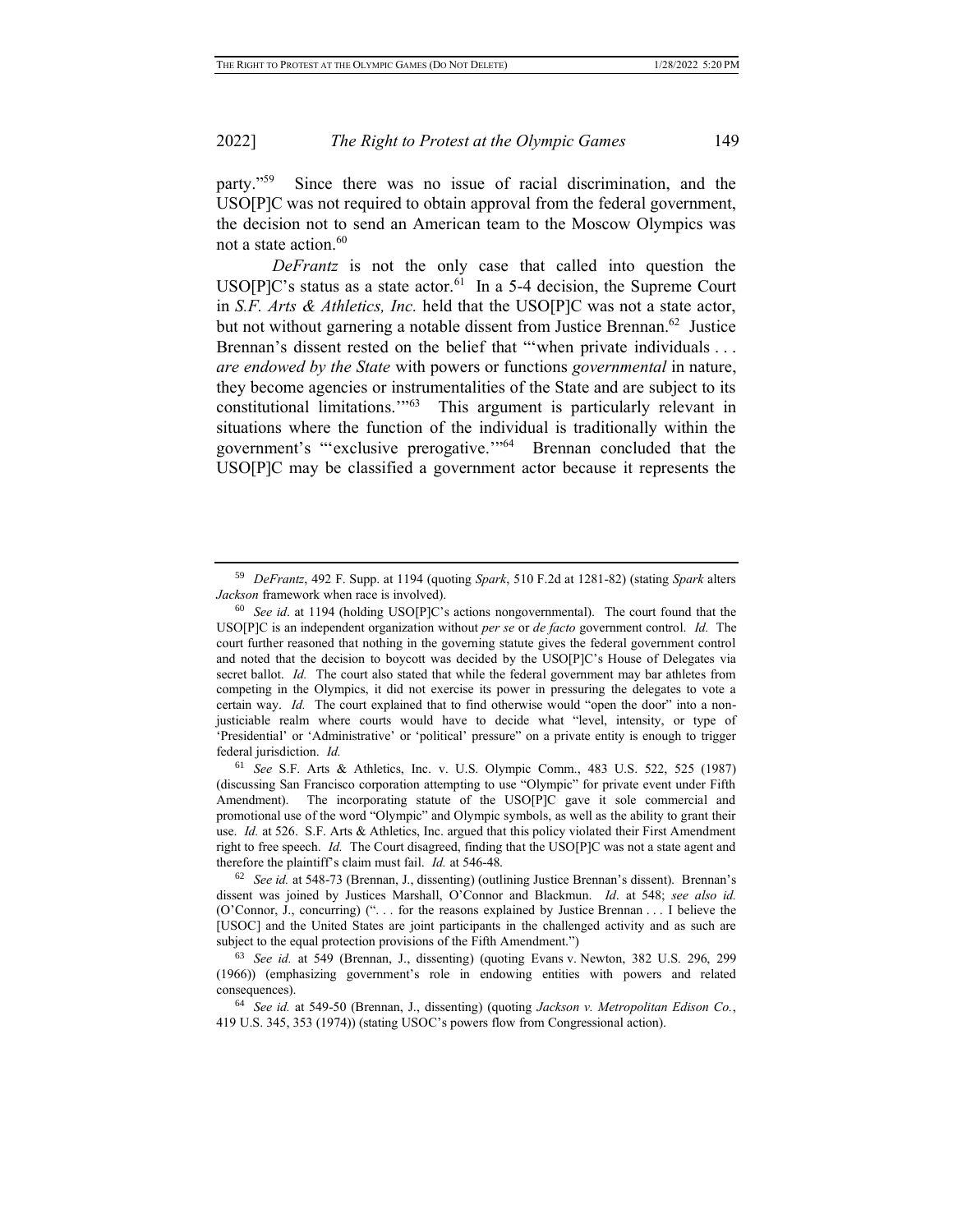United States during the Olympics, which is a nationalistic event that the government often utilizes as a tool of foreign policy.<sup>65</sup>

While *DeFrantz* and *S.F. Arts & Athletics, Inc.* addressed the scope of the USO[P]C's general powers, Olympians have yet to litigate the USO[P]C's powers when it comes to restrictions on their First Amendment freedoms. <sup>66</sup> The court affirmed the USO[P]C's general powers regarding athlete participation in *Barnes v. Int'l Amateur Athletic Fed'n.*, <sup>67</sup> where it noted that Congress intended for disputes regarding eligibility to be decided outside the judicial system.<sup>68</sup> While the infringement on the First Amendment rights of athletes has not yet been addressed, precedent set out under *Bantam Books, Inc. v. Sullivan*<sup>69</sup> indicates that organizations working on behalf of the government may face constitutional litigation.<sup>70</sup>

Although the Olympic ideals are avowedly nonpolitical, Olympic participation is inescapably nationalist. Membership in the IOC is structured not according to athletes or sports, but nations. The athletes the USOC selects are viewed, not as a group of individuals who coincidentally are from the United States, but as the team of athletes that represents our Nation . . . Every aspect of the Olympic pageant, from the procession of athletes costumed in national uniform, to the raising of national flags and the playing of national anthems at the medal ceremony, to the official tally of medals won by each national team, reinforces the national significance of Olympic participation.

*Id.* at 550-551; *see also* Koller, *supra* note 44, at 1469-86 (explaining history of sportive nationalism and athletics as foreign policy).

<sup>66</sup> *See S.F. Arts & Athletics, Inc.*, 483 U.S. at 525-27 (discussing "Olympic" copyright); *DeFrantz v. U.S. Olympic Comm.*, 492 F. Supp. 1181, 1182-86 (D.D.C. 1980) (discussing Olympian participation rights).

<sup>67</sup> Barnes v. Int'l Amateur Athletic Fed'n, 862 F. Supp. 1537 (S.D. W. Va. 1993).

<sup>68</sup> *See id.* at 1544 (citing Michels v. U.S.O.C., 741 F.2d 155 (7th Cir. 1984)) (outlining legislative history of Ted Stevens Act). The plaintiffs in *DeFrantz* sued for their right to compete under the Due Process Clause of the Fifth Amendment, as well as their right to self-expression under the First Amendment. *DeFrantz*, 492 F. Supp. at 1182-86. The plaintiff in *S.F. Arts & Athletics., Inc.* sued for the right to use the term "Olympic" under the Due Process Clause and First Amendment. *S.F. Arts & Athletics, Inc.*, 483 U.S. at 525-27 (reciting causes of action).

<sup>69</sup> Bantam Books, Inc. v. Sullivan, 372 U.S. 58 (1963).

<sup>70</sup> *See id.* at 71 (highlighting organizations acting on state's behalf are not exempt from constitutional claims).

<sup>65</sup> *See id.* at 549-50 (Brennan, J., dissenting) (stating Congress granted USO[P]C powers to develop amateur athletes and represent America).

The USOC is . . . our country's exclusive representative to the International Olympic Committee (IOC), a highly visible and influential international body. The Court overlooks the extraordinary representational responsibility that Congress has placed on the USOC. As the Olympic Games have grown in international visibility and importance, the USOC's role as our national representative has taken on increasing significance.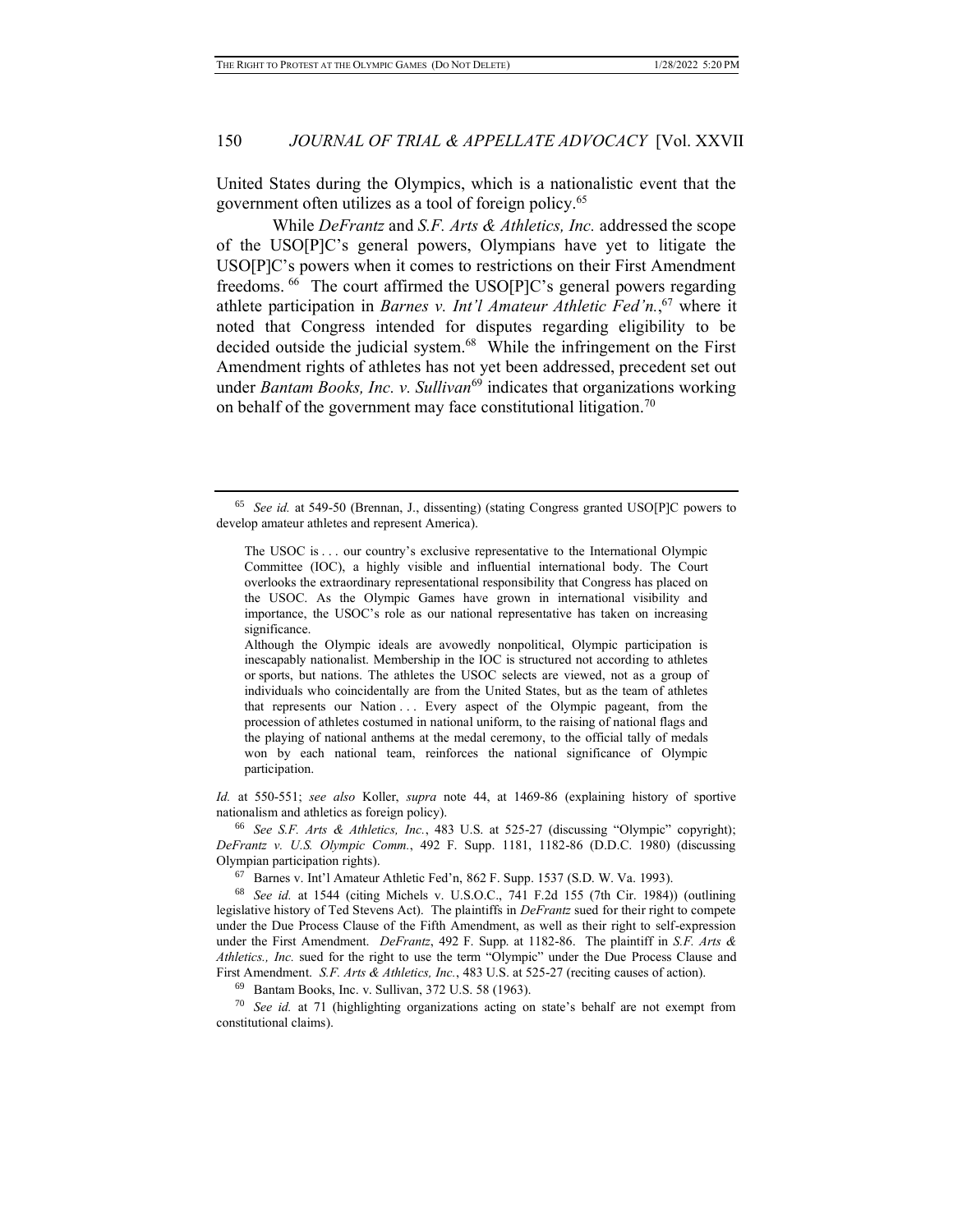#### *B. Free Speech Considerations*

For a state agent to be held liable for the deprivation of an individual's constitutional rights, the plaintiff must first show that they were prevented from exercising such a right.<sup>71</sup> Historically, a citizen's right to protest has been protected under the First Amendment's Free Speech clause.<sup>72</sup> The test used to determine whether conduct, like an act of protest, is considered speech was formulated under *Spence v. Washington*, 73 where the Supreme Court analyzed conduct through a two-pronged test: (1) whether there was an intent to convey a particularized message; and (2) whether, in the surrounding circumstances of the conduct, the likelihood was great that the message would have been understood by those who saw it.<sup>74</sup> This test works in tandem with the holding from *Tinker v. Des*  Moines,<sup>75</sup> where the Supreme Court ruled that "symbolic speech," such as an act of protest, is protected under the First and Fourteenth Amendments, as if it were "pure speech."<sup>76</sup> The two-prong framework established by *Spence* would likely be applied to protests mounted by American athletes seeking to express themselves during the Olympic Games.<sup>77</sup>

<sup>71</sup> *See* Parratt v. Taylor, 451 U.S. 527, 535 (1981) (explaining conduct must deprive plaintiff of "rights, privileges, or immunities secured by the Constitution or laws of the United States.")

<sup>72</sup> *See* Spence v. Washington, 418 U.S. 405, 410-11 (1974) (delineating test for when conduct is communicative and therefore protected); *see also* Tinker v. Des Moines Indep. Cmty. Sch. Dist., 393 U.S. 503, 505-06 (1969) (noting symbolic speech, akin to pure speech, protected under First and Fourteenth Amendments); Texas v. Johnson, 491 U.S. 397, 414 (1989) ("If there is a bedrock principle underlying the First Amendment, it is that the government may not prohibit the expression of an idea simply because society finds the idea itself offensive or disagreeable.")

<sup>73</sup> Spence v. Washington, 418 U.S. 405 (1974).

<sup>74</sup> *See Spence*, 418 U.S. at 410-11 (articulating test for classifying conduct as speech). In this case, the appellant had used removable tape to superimpose a peace symbol onto an American flag and hung it from his apartment window. *Id.* at 405-06. The flag was hung in protest of the invasion of Cambodia and the recent killings at Kent State University. *Id.* at 408; *see also Johnson*, 491 U.S. at 399 (holding flag burning, as conduct, entitled to First Amendment protections).

<sup>75</sup> Tinker v. Des Moines Indep. Cmty. Sch. Dist., 393 U.S. 503 (1969).

<sup>76</sup> *See Tinker*, 393 U.S. at 505-06 (holding wearing of armbands akin to pure speech and protected conduct). The Court notes that wearing black armbands to protest the War in Vietnam was "... entirely divorced from actually or potentially disruptive conduct," effectively undermining the school's argument that in restricting speech it was trying to maintain order. *Id.* at 505.

<sup>77</sup> *See generally* Masterpiece Cakeshop, Ltd. v. Colorado Civil Rights Comm'n, 138 S. Ct. 1719, 1741-45 (2018) (Thomas, J., concurring) (exhibiting recent conduct as speech example).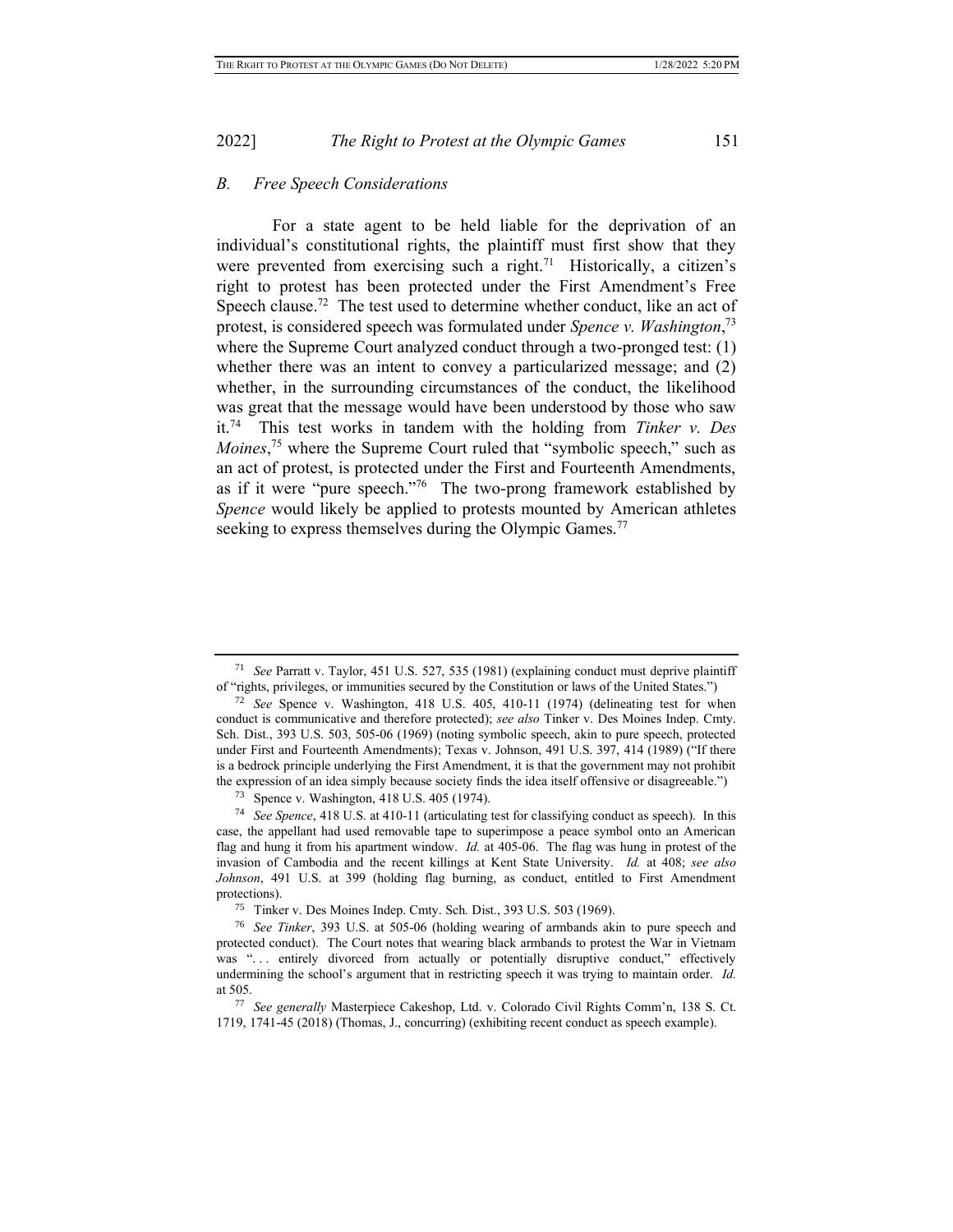#### *C. Unconstitutional Conditions Doctrine*

The unconstitutional conditions doctrine bars the government, or any state actor, from conditioning a benefit on the exercise of a constitutional right.<sup>78</sup> In many cases involving the unconstitutional conditions doctrine, the government has conditioned a benefit, such as federal funding, or a privilege, like tax exemption, on a party's relinquishment of their freedom of speech.<sup>79</sup> For example, in *Regan v*. *Taxation with Representation of Washington*, <sup>80</sup> the Supreme Court held that denying tax deductions to a lobbying non-profit was not a violation of the First Amendment.<sup>81</sup> Additional examples include *Rust v. Sullivan*,<sup>82</sup> where the Supreme Court allowed the government to subsidize certain services over others in the promotion of particular forms of family planning, and

<sup>78</sup> *See, e.g.,* Speiser v. Randall, 357 U.S. 513, 518-19 (1958) (striking down requirement for veterans to swear oath of loyalty for veteran's property-tax exemption); Regan v. Taxation with Representation of Wash., 461 U.S. 540, 545 (1983) (citing Perry v. Sindermann, 408 U.S. 593, 597 (1972)) (noting "government may not deny a benefit to a person because he exercises a constitutional right"); Fed. Commc'n Comm'n. v. League of Women Voters of Cal., 468 U.S. 364, 402 (1984) (barring government from conditioning funds on station's relinquishing right to editorialize); Legal Services Corp. v. Velazquez, 531 U.S. 533, 549 (2001) (holding government cannot create private speech and then try to restrict it); McCoy, *supra* note 42 (stating overview of unconstitutional conditions doctrine); *see also* Bantam Books, Inc. v. Sullivan, 372 U.S. 58, 64 (1963) (holding commission's pressure on book sellers to stop selling "objectionable" books unconstitutional); *cf.* Rust v. Sullivan, 500 U.S. 173, 177 (1991) (allowing HHS to limit ability of Title X fund recipients to engage in abortion-related activities). "The Government can, without violating the Constitution, selectively fund a program to encourage certain activities it believes to be in the public interest, without at the same time funding an alternative program which seeks to deal with the problem in another way." *Rust*, 500 U.S. at 193.

<sup>79</sup> *See Speiser*, 357 U.S. at 518-519 (stating "the denial of a tax exemption for engaging in certain speech necessarily will have the effect of coercing the claimants to refrain from the proscribed speech."); *League of Women Voters of Cal.*, 468 U.S. at 402 (barring government from conditioning funds on station's relinquishing right to editorialize); McCoy, *supra* note 42 ("The unconstitutional conditions doctrine is encountered most often . . . where an express or implied term in [a] contract restricts the contractor's freedom to speak . . . . [and] . . . the contractor [seeks] to invalidate the contractual restriction . . . on the grounds that it is an unconstitutional condition on the availability of the valuable government contract."); *cf. Taxation with Representation of Wash.*, 408 U.S. at 551 (allowing Congress, by statute, to bar public grants to charitable organizations for lobbying purposes); *Rust*, 500 U.S. at 194-95 (holding Government can selectively fund a program to encourage certain activities in public interest). The Supreme Court held that there is no distinction between a benefit or a privilege, like in *Speiser*, where a California state law required veterans to swear an oath of loyalty to the government to continue receiving their property-tax exemption, equating privileges and benefits with respect to the doctrine. *See Speiser*, 357 U.S. at 518-19.

<sup>80</sup> *Taxation with Representation of Wash.*, 461 U.S. 540 (1983).

<sup>81</sup> *See id.* at 545 (quoting *Perry*, 408 U.S. at 597) (stating "government may not deny a benefit to a person because he exercises a constitutional right.")

<sup>82</sup> Rust v. Sullivan, 500 U.S. 173 (1991).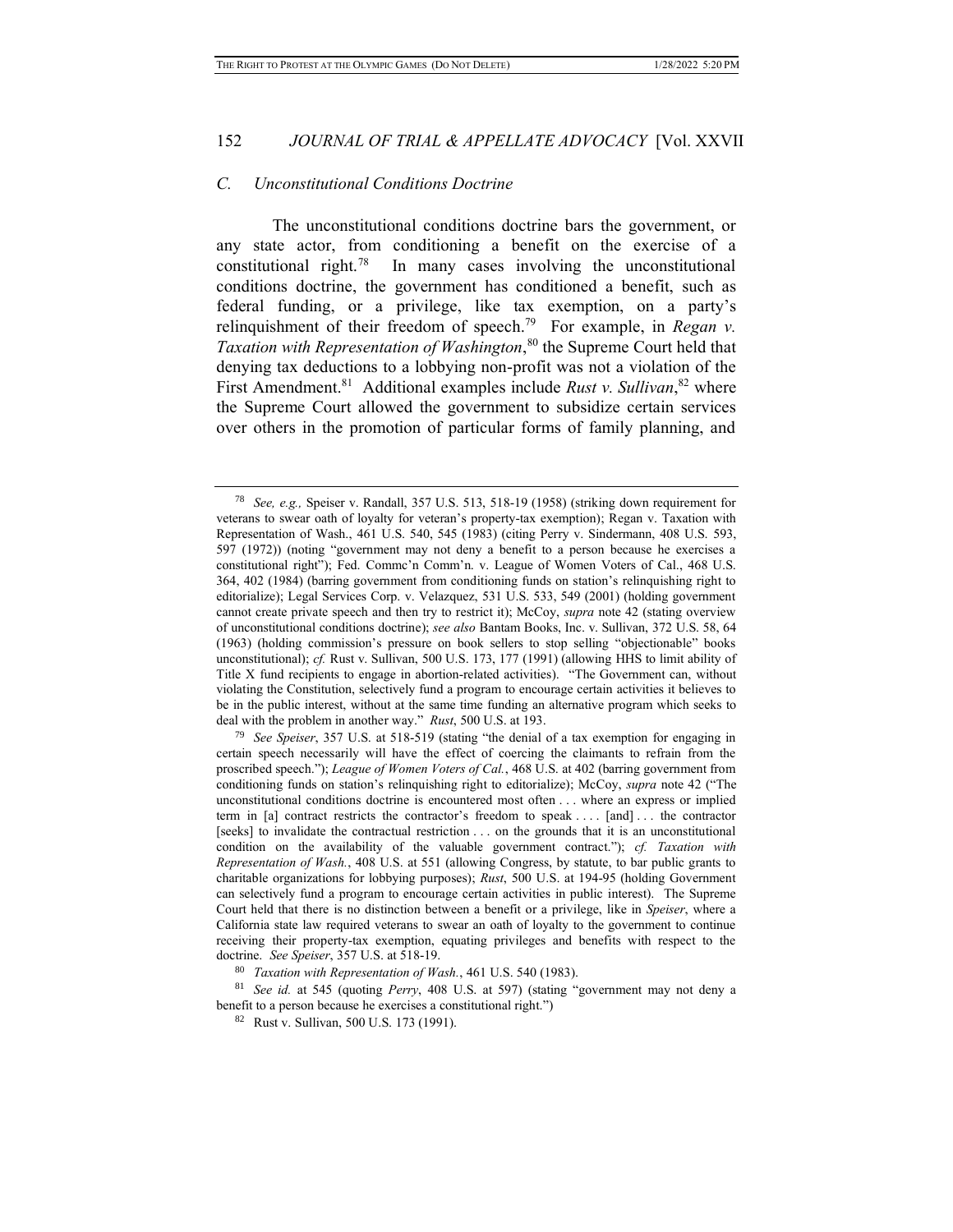*Legal Services Corp. v. Velazquez*, <sup>83</sup> where the Supreme Court invalidated a restriction on a legal services organization's ability to challenge the constitutionality or validity of laws pertaining to indigent clients.<sup>84</sup> Notably, this doctrine does not apply if the "restriction is reasonably necessary for the effective performance of the contract," such when secrecy is required, or an employee is engaged in government-specified speech.<sup>85</sup> If the doctrine does apply, then a court would automatically apply the strict scrutiny standard of review to see if: (1) the state has a compelling interest in restricting the speech; and (2) the action is narrowly tailored enough to achieve that interest.<sup>86</sup> A compelling state interest is defined as something necessary or essential to the function or interests of the government, rather than a matter of choice, preference, or discretion.<sup>87</sup> In the event that the USOPC is deemed a state actor, and an athlete's podium protest, like Imboden's, is considered free speech, that athlete could likely find redress under the unconstitutional conditions doctrine.<sup>88</sup>

<sup>85</sup> *See* McCoy, *supra* note 42 (first citing Snepp v. United States, 444 U.S. 507, 507-10 (1980); then citing *Rust*, 500 U.S. at 193). In *Snepp*, the Supreme Court upheld a CIA employment contract that required a former CIA analyst to submit his manuscript regarding CIA activities in South Vietnam to the agency for prepublication review, as a way to screen for classified materials. *Snepp*, 444 U.S. at 507-10. Similarly, in *Rust*, the Court found that the Department of Health and Human Services could fund family-planning services under the condition that fund recipients did not engage in abortion-related activities, such as counseling, communicating, suggesting, or performing abortions. *Rust*, 500 U.S. at 193. The Court further noted that selectively funding a specific program, and not an alternative program, was not viewpoint discrimination, but rather the government's own prerogative. *Id.*

<sup>86</sup> *See* Reed v. Town of Gilbert, Ariz., 576 U.S. 155, 172 (2015) (exemplifying seminal Frist Amendment case explaining strict scrutiny evaluation requirements). Under a First Amendment strict scrutiny analysis, "narrowly tailored" means that the restriction is neither under-inclusive so riddled with exceptions that the restriction does not actually achieve the state's interest—nor over-inclusive—so broad that it leaves no other way for someone to express themselves. Williams-Yulee v. Fla. Bar, 575 U.S. 433, 452-54 (2015) (defining narrowly tailored analysis contours); *see also* Boos v. Barry, 485 U.S. 312, 318 (1988) (holding barring protests is specifically understood as content-based restriction).

<sup>87</sup> *See* Ronald Steiner, *Compelling State Interest*, THE FIRST AMENDMENT ENCYCLOPEDIA, https://www.mtsu.edu/first-amendment/article/31/compelling-state-interest (last visited Jan. 22, 2021, 4:20 PM) (discussing what constitutes compelling governmental interests). Examples of compelling government interests include government regulations that are "vital to the protection of public health and safety," the "requirements of national security and military necessity," and "respect for fundamental rights." *Id.*

<sup>88</sup> *See* McCoy, *supra* note 42 (laying out requirements for claims under unconstitutional conditions doctrine).

<sup>83</sup> Legal Services Corp. v. Velazquez, 531 U.S. 549 (2001).

<sup>84</sup> *See Taxation with Representation of Wash.*, 461 U.S. at 540 (demonstrating unconstitutional conditions doctrine as applied to nonprofit's conditional tax deductions); *Rust*, 500 U.S. 173 (applying unconstitutional conditions doctrine to government subsidies); *Legal Services Corp.*, 531 U.S. 533 (showing unconstitutional conditions doctrine consequences when examining restrictions on LSC).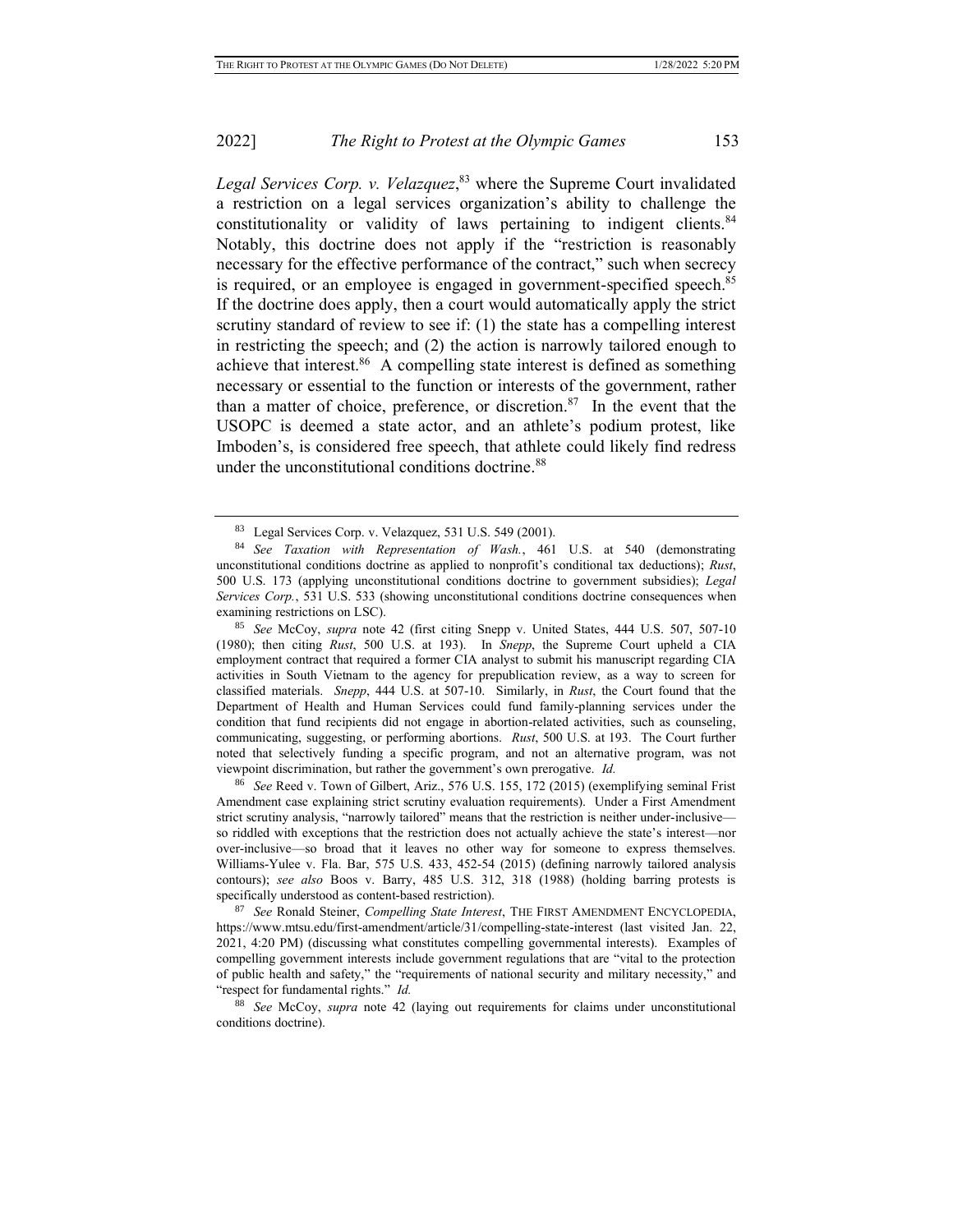## IV. ANALYSIS

While it is unclear whether the USOPC will reverse its position, the threat of such a reversal and its previous enforcement is enough to allow a suit to go forward.<sup>89</sup> Such a reversal would be unconstitutional, and the discretion to do so should be taken out of the hands of the committee.<sup>90</sup> Race Imboden's protest, a prime example of athlete activism, will serve as the fact pattern for this analysis since his actions ran afoul the previous policy, and would inevitably violate a reversal.<sup>91</sup> This analysis seeks to prove: (1) that the USOPC is a state actor; (2) that by kneeling, Race Imboden exercised his protected constitutional right of free speech; and (3) that as a state actor, the USOPC conditioned the benefit of competing on Race Imboden's signing away of his right to exercise a constitutionally protected right.<sup>92</sup>

#### *A. The USOPC is a State Actor*

The USOPC should be constitutionally barred from conditioning Olympic participation on the relinquishment of an athlete's First Amendment rights because the USOPC is a state actor.<sup>93</sup> The court in *DeFrantz* offered two approaches for deciding whether a private actor's conduct constituted a state action: the nexus test from *Jackson* and the

<sup>89</sup> *See* Associated Press, *supra* note 21 (detailing USOPC decision not to sanction athletes who protest at Tokyo Games). The reversal of the previous policy was sudden and came after the USOPC had affirmed its conviction against changing the policy. Zirin & Boykoff, *supra* note 21. *See* de Vogue & Cole, *supra* note 21 (detailing decision allowing First Amendment suit where university could reestablish anti-speech policy); Futterman, et al., *supra* note 21 (detailing protests by Saunders and Imboden, and IOC-USOPC fallout over enforcement).

<sup>90</sup> *See* sources cited *supra* note 31 and accompanying text (stating USOPC's actions regarding Rule 50).

<sup>91</sup> *See* sources cited *supra* note 31 and accompanying text (describing Imboden's actions and resulting consequences).

<sup>92</sup> *See* U.S. CONST. amend. I (establishing right to free speech); U.S. CONST. amend. XIV (prohibiting states from making or enforcing laws that curtail First Amendment rights without due process); DeFrantz v. U.S. Olympic Comm., 492 F. Supp. 1181, 1192-94 (D.D.C. 1980) (noting USOPC a private organization despite being federally chartered); McCoy, *supra* note 42 (providing brief unconstitutional conditions doctrine overview); OlympicTalk, *supra* note 31 (reviewing facts from Imboden's protest and USOPC precautionary and reactionary measures).

<sup>93</sup> *See* S.F. Arts & Athletics, Inc. v. U.S. Olympic Comm*.*, 483 U.S. 522, 557-59 (1987) (Brennan, J., dissenting) (arguing for profound connection between USO[P]C and U.S. government); *DeFrantz*, 492 F. Supp. at 1193 (quoting Jackson v. Metro. Edison Co., 419 U.S. 345, 351 (1974) (explaining nexus requirement between government and private actors to create state action). The *DeFrantz* court ultimately found that the USO[P]C's decision not to send athletes to the Moscow Games was not a state action. *DeFrantz*, 492 F. Supp. at 1194.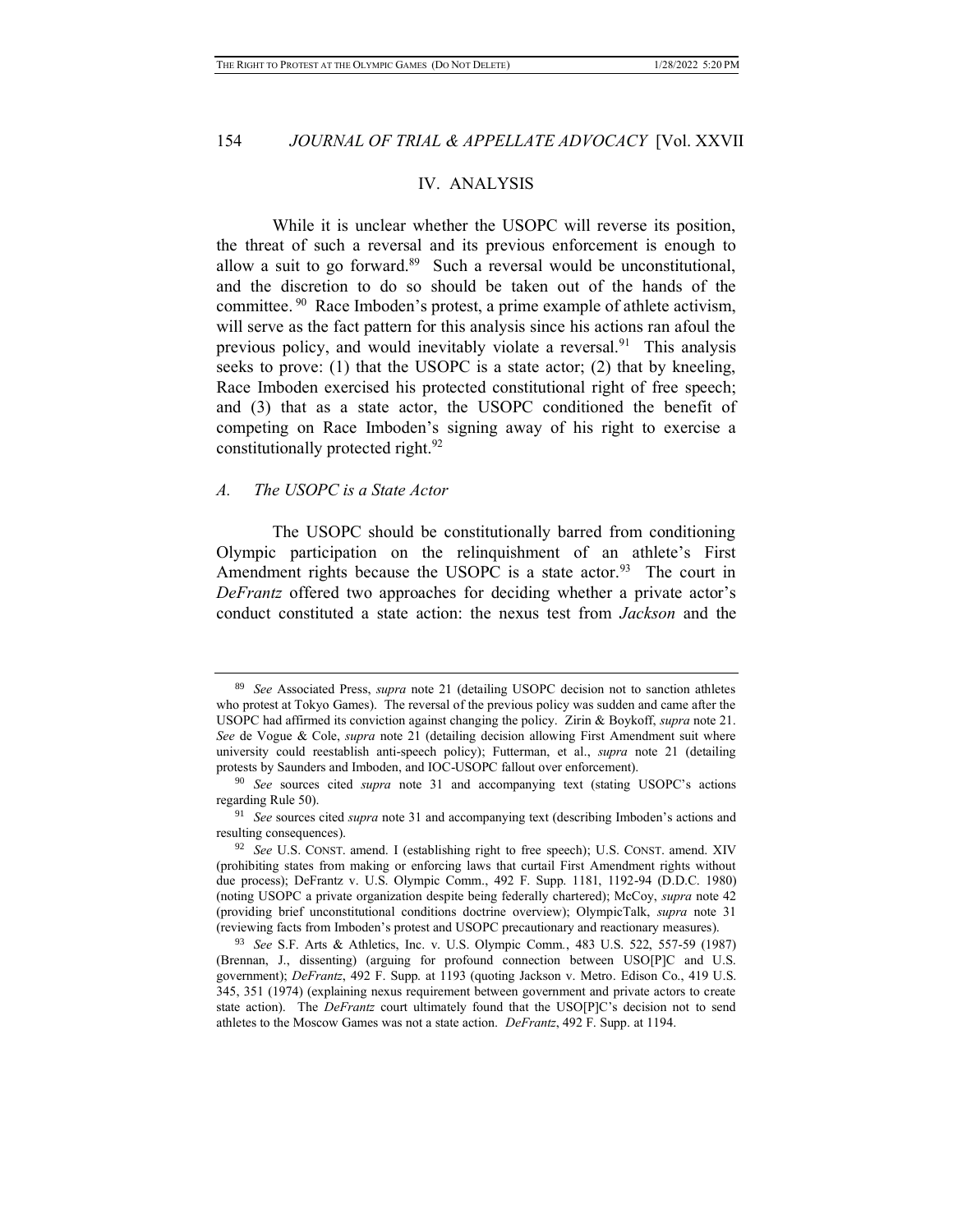symbiosis test from *Burton*.<sup>94</sup> It is unlikely that a plaintiff could prove that the USOPC is a state actor under the *Burton* test, as the committee operates independently from the federal government and takes no direct federal funding for its maintenance, governance, or function.<sup>95</sup> It is more likely that a plaintiff would prevail under the *Jackson* test, which asks whether the federal government is functionally interdependent with the alleged state actor.<sup>96</sup>

The court in *DeFrantz* incorrectly ruled that there was not a sufficient nexus between the state and the  $USOPC<sup>97</sup>$  While it is true that the federal government has no authority to approve or reject USOPC committee actions, this does not mean that the USOPC is insulated from the pressures of the government.<sup>98</sup> The federal government can exert control over an entity in a variety of different ways, and while the court noted that the state did not retain any veto power over the committee's actions, it is insufficient to merely ask whether the government had the direct ability to dictate the USO[P]C's decision to boycott the Moscow Olympics.<sup>99</sup> For example, President Carter announced in his State of the Union address that he would not support sending American athletes to the games, and the House of Representatives and the Senate passed resolutions opposing participation in the games.<sup>100</sup> These resolutions threatened the USO[P]C's tax exemption status and federal funding, undoubtedly

<sup>94</sup> *See DeFrantz*, 492 F. Supp. at 1192-94 (laying out precedents); *see also Jackson*, 419 U.S. at 351 (establishing nexus test); *Burton*, 365 U.S. at 725 (establishing symbiosis test).

<sup>95</sup> *See DeFrantz*, 492 F. Supp. at 1193 (applying *Burton* test). The court distinguished the USO[P]C from the restaurant in *Burton*, which was "physically and financially an intregal part of a public building, built and maintained with public funds, devoted to a public parking service, and owned and operated by an agency of the State of Delaware for public purposes." *Id.* The USO[P]C, on the other hand, receives "no federal funding" and "exists and operates independently of the federal government." *Id.* While the USO[P]C is required to submit yearly reports on diversity and participation to Congress and the President, this was not enough to convert an "an independent relationship to a 'joint participation.'" *Id.*

<sup>96</sup> *See id.* at 1193 (quoting *Jackson*, 419 U.S. at 351) (outlining *Jackson* nexus test).

<sup>97</sup> *See id.* at 1193-94 (holding there must be some government control when race is not at issue). The court referenced *Spark v. Cath. Univ. of Am.'s* assertion that it is "necessary to show ... [the] government [exercising] some form of control" where "race is not involved." Spark v. Cath. Univ. of Am, 510 F.2d 1277, 1281-82 (D.C.Cir. 1975).

<sup>98</sup> *See DeFrantz*, 492 F. Supp. at 1193-94 (discussing plaintiffs' novel arguments and why they fail nexus test); *see also* Koller, *supra* note 44, at 1481-82 (discussing plaintiffs' argument surrounding insulation).

<sup>99</sup> *See* Koller, *supra* note 44, 1481-82 (listing actions taken by the United States government to force compliance, and USOPC resistance); *see also DeFrantz*, 492 F. Supp. at 1193 (summarizing plaintiffs' argument).

<sup>100</sup> *See* Koller, *supra* note 44, at 1481-82 (outlining USOPC's resistance to number of government actions); *see also DeFrantz*, 492 F. Supp. at 1193 (summarizing plaintiffs' argument).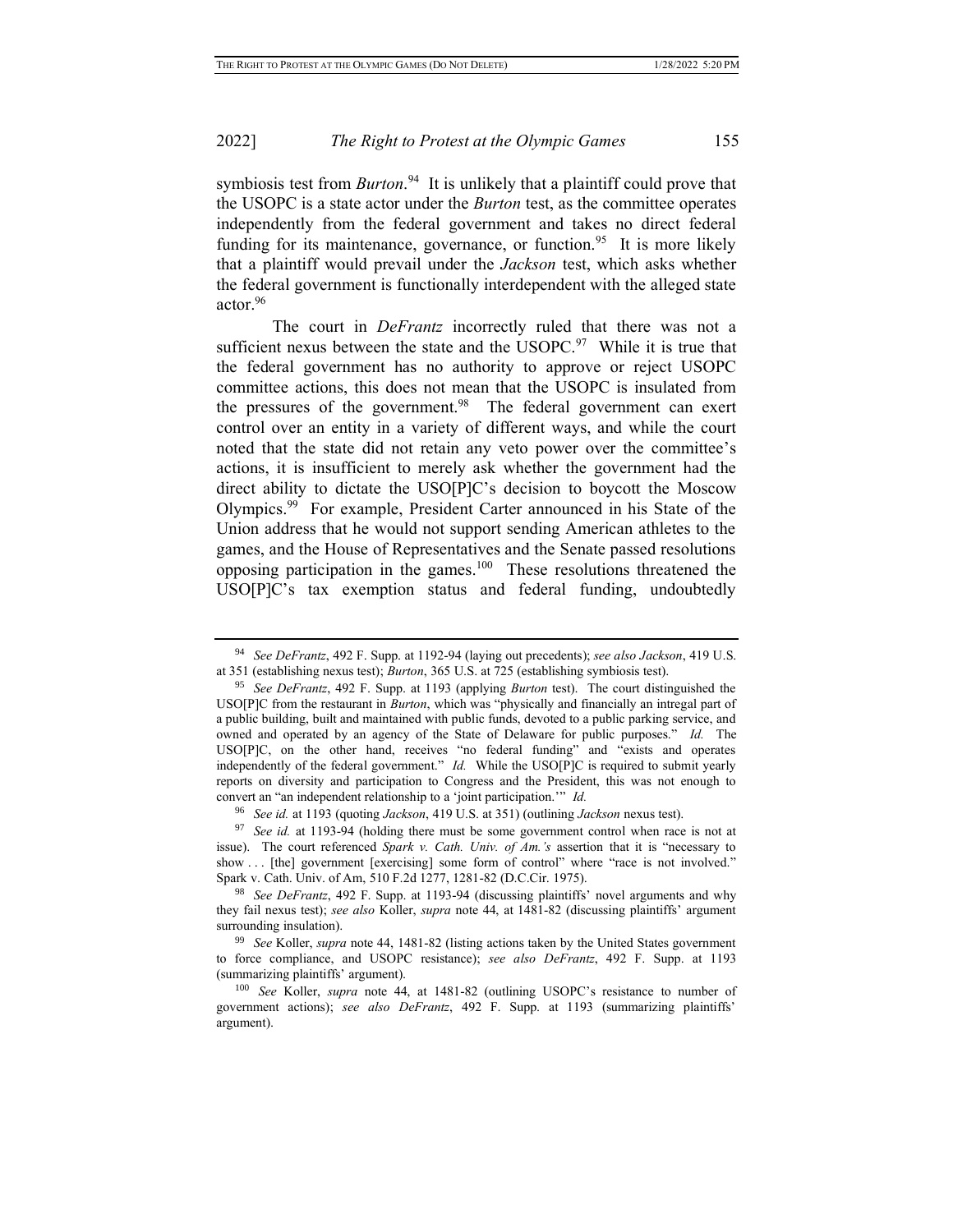influencing its decision.<sup>101</sup> The White House also threatened legal action to enjoin the committee, told the Athlete's Advisory Council that the United States would not send a team, and directed the USO[P]C Executive Board and its officers to vote for a boycott.<sup>102</sup>

The USOPC is not insulated from the pressures of the government, nor could it be, as it performs a traditionally governmental role.<sup>103</sup> Justice Brennan's dissent in *S.F. Arts & Athletics, Inc.* emphasized that the Court's majority failed to see the interdependence between Congress and the USO[P]C, noting that § 110 of the Amateur Sports Act's infringement on non-commercial speech violated both the spirit of the law and the Constitution as an overbroad restriction on free speech.<sup>104</sup> The dissent further argued that the USO[P]C should be considered a governmental actor for two reasons: (1) it performs an important governmental function; and (2) there exists a significantly close nexus between the government and the challenged action by the  $USO[P]C<sup>105</sup>$  Regarding the first argument, Justice Brennan noted that the powers given to the USO[P]C are "endowed by the State" and "governmental in nature," making it an agency or instrumentality of the state and therefore subject to "constitutional limitations."<sup>106</sup> Those "distinctive, traditional government function[s]" included: exclusively representing the United States to the IOC and at the Olympics; training and developing amateur athletes; and serving as its own administrative and adjudicative body—something that is usually reserved

<sup>104</sup> *See id.* at 548 (Brennan, J., dissenting) (outlining reasoning for finding government action); *see also* 36 U.S.C.S. § 220506 (granting USOPC exclusive rights to word "Olympic").

<sup>101</sup> *See* Koller, *supra* note 44, at 1481-82 (demonstrating attack on tax exemption and federal funding).

<sup>102</sup> *See* Koller, *supra* note 44, at 1481-82 (listing actions taken by United States government forcing compliance, and USO[P]C resistance); *see also DeFrantz*, 492 F. Supp. at 1184 (discussing influential government actions).

<sup>103</sup> *See* S.F. Arts & Athletics, Inc. v. U.S. Olympic Comm*.*, 483 U.S. 522, 548-64 (1987) (O'Connor, J., and Brennan, J., dissenting separately) (recognizing USO[P]C and government as "joint participants" in regulating use of "Olympic," and discussing USO[P]C's public role). The USO[P]C sued an athletics club in San Francisco over its use of the word "Olympic" when it promoted the "Gay Olympic Games"—an athletic contest "rivaling" the real Olympic Games which would be paid for with promotional merchandise displaying the name. *Id.* at 525.

<sup>105</sup> *See S.F. Arts & Athletics, Inc.*, 483 U.S. at 548 (Brennan, J., dissenting) (citing Jackson v. Metro. Edison Co., 419 U.S. 345, 351 (1974)) (listing reasons why USO[P]C should be considered state actor).

<sup>106</sup> *See id*. at 549 (Brennan, J., dissenting) (providing governmental powers argument). Justice Brennan is careful to note that a definition covering all regulated businesses would be too broad, and that actions by a private entity that "serves the public," are not necessarily governmental in nature. *Id.* (citing *Jackson*, 419 U.S. at 354). Brennan instead references Evans v. Newton, 382 U.S. 296, 299 (1966), Terry v. Adams, 345 U.S. 461 (1953), and Marsh v. Alabama, 326 U.S. 501 (1946), stating that a private entity endowed with powers or functions that are governmental in nature should be treated as state actors. *Id.*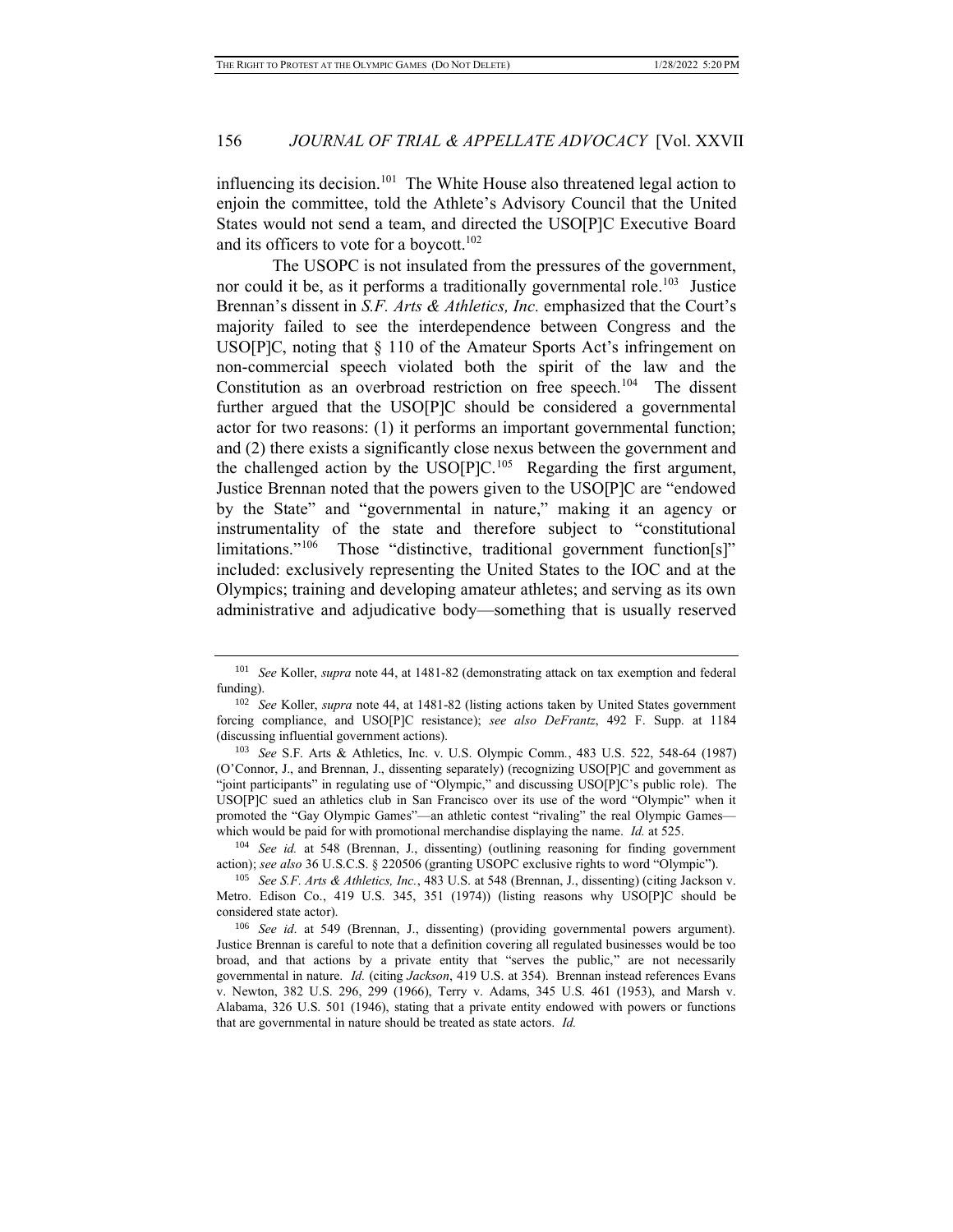for ministries of sport and culture in foreign nations.<sup>107</sup> Brennan further argued that the USO[P]C should be considered a state actor under the *Burton* framework because the government and the USO[P]C each garners a financial or prestigious benefit from the other.<sup>108</sup> Additionally, Brennan opined that, to the public, there is no distinction between the decisions of the government and the  $USO[P]C<sup>109</sup>$  He reasoned that athletes literally wear, carry, and salute the national flag throughout the entirety of the games, as well as figuratively represent American values on the international stage. $110$ 

By examining the legislative history of the incorporating act, Justice Brennan's dissent highlights why the court's treatment of the USO[P]C as a non-state actor was misguided, while respecting the ultimate ruling in *DeFrantz*. 111 Looking at the USOPC's status as a state actor strictly from a free speech perspective would avoid the holdings in *Barnes* and *Spark*, all while affirming the committee's strict autonomy in the realm of athlete participation.<sup>112</sup> Imboden's protest can be distinguished from these rulings because it does not pertain to pure athlete eligibility, but rather to how and whether one may exercise their right to free speech.<sup>113</sup> *Spark* should be distinguished from the case at hand because forcing a litigant to show that there is some actual level of government control misinterprets the logical conclusion of *DeFrantz* and *Barnes*—that athletes were barred from private action in court to decide eligibility in order avoid

<sup>107</sup> *See id.* at 550-55 (Brennan, J., dissenting) (explaining USO[P]C's governmental functions). The USO[P]C was created following a Commission on Olympic Sports, which was established to investigate the deteriorating rate of performance by Americans at the Olympics and to suggest possible solutions. *Id.* at 553-54. Much like an administrative agency, the USO[P]C's powers are accompanied by several public checks, such as: (1) the inability to amend its constitution or by-laws; (2) the inability to recognize a new national governing body without both a public hearing and notice to all interested parties; and (3) a requirement to submit annual reports to the President and Congress on expenditures, operations, activities, and accomplishments. *Id.* at 554-55 (Brennan, J., dissenting) (comparing USO[P]C to administrative agency).

<sup>108</sup> *See S.F. Arts & Athletics, Inc.*, 483 U.S. at 556-59 (Brennan, J., dissenting) (applying *Burton* precedent to USO[P]C).

<sup>109</sup> *See id.* (Brennan, J., dissenting) (advocating for application of *Burton* test).

<sup>110</sup> *See S.F. Arts & Athletics, Inc.*, 483 U.S. at 556-59 (Brennan, J., dissenting) (arguing for application of *Burton* test); *see also* 36 U.S.C.S. § 220506 (proscribing exclusive rights to the USOPC).

<sup>111</sup> *See* Barnes v. Int'l Amateur Athletic Fed'n., 862 F. Supp. 1537, 1544 (S.D. W. Va. 1993) (citing Michels v. U.S.O.C*.*, 741 F.2d 155 (7th Cir. 1984)) (noting Congress's removal of provision allowing athletes private action in federal court regarding competitive eligibility).

<sup>&</sup>lt;sup>112</sup> *See id.* (demonstrating Congressional intent for athletes not to have right to private action for participation); *see also* DeFrantz v. United States Olympic Committee, 492 F. Supp. 1181, 1194 (D.D.C. 1980) (citing Spark v. Cath. Univ. of Am., 510 F.2d 1277, 1281-82 (1975)) (stating that without race factor there must be some government control).

<sup>113</sup> *See Spark*, 510 F.2d at 1281-82 (illustrating holding); *DeFrantz*, 492 F. Supp. at 1182, 1194 (summarizing facts and determining USOC's action not state action).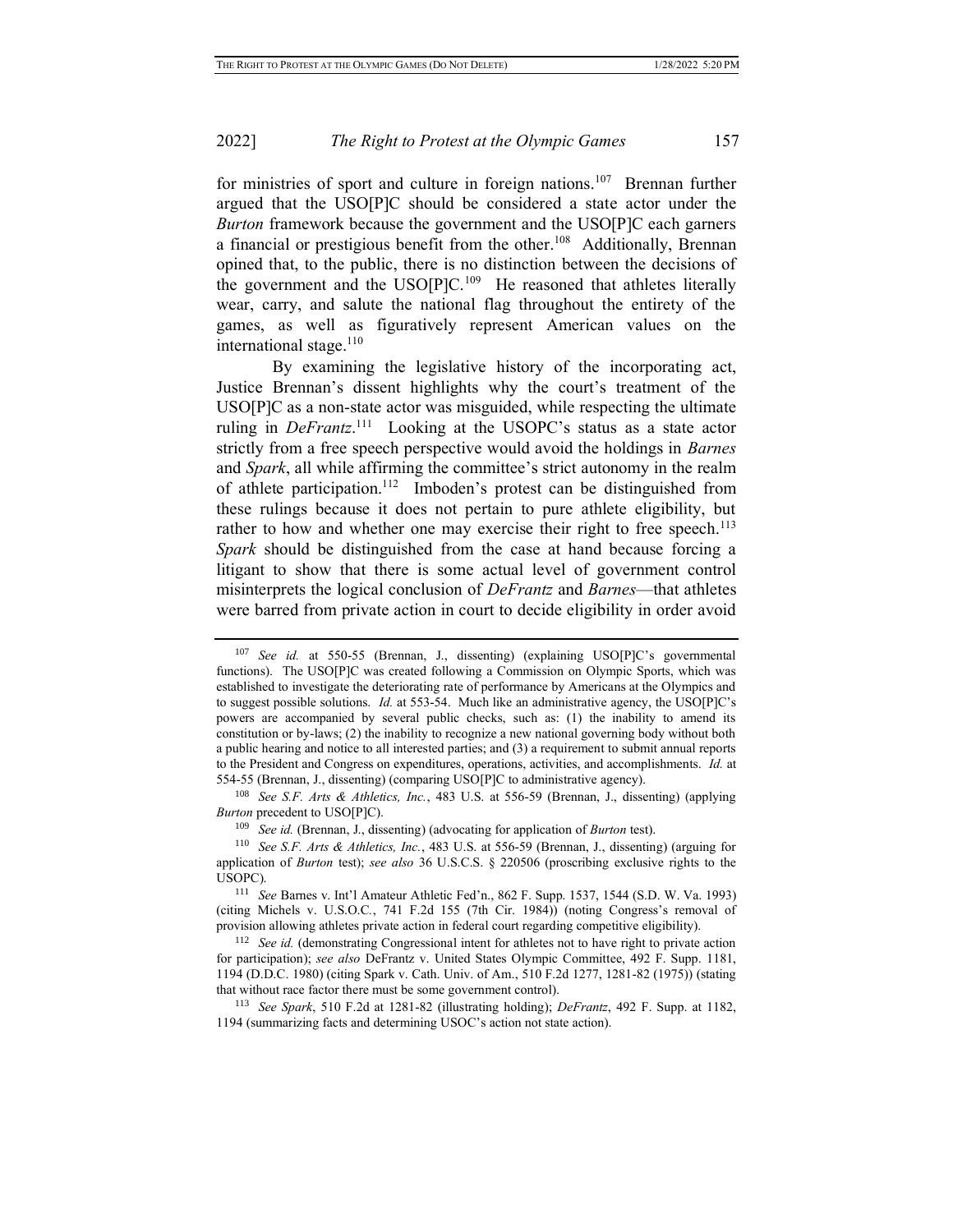an explosion of litigation by spurned would-be Olympians as opposed to an actual Olympians litigating for constitutional rights.<sup>114</sup> Adhering to the ruling in *DeFrantz* ignores the possibility that the court was equally affected by the sentiments of the federal government, namely, that allowing athletes to compete at the Moscow Games might have given the Soviets the impression that the Invasion of Afghanistan was "of no consequence."<sup>115</sup>

When considering the holdings of *Spark*, *Barnes*, and *DeFrantz* within the proper context, a court could reasonably apply the *Jackson* test to the current facts while examining them through Justice Brennan's dissent in *S.F. Arts & Athletics, Inc.*<sup>116</sup> The USOPC's former decision to sanction United States Olympic Athletes was informed by guidance from Rule 50 in the Olympic Charter.<sup>117</sup> However, while the IOC can sanction athletes itself, its Charter does not give it the power to force governing bodies to sanction their own athletes, so those sanctions must come from the USOPC.<sup>118</sup> The federal government has its prestige abroad, and the USOPC has the financial incentive to retain viewership, as American political figures and the American public put sustained pressure on the USOPC to either recognize or ban athlete activism.<sup>119</sup> Pressure from the government and the public would have been high under the Trump administration, as going against the President of the United States and the

<sup>114</sup> *See Barnes*, 862 F. Supp. at 1544 (citing legislative history); *see also Spark*, 510 F.2d at 1281-82 (illustrating holding); *DeFrantz*, 492 F. Supp. at 1182, 1194 (summarizing facts and determining USO[P]C did not commit state action).

<sup>115</sup> *See* Koller, *supra* note 44, 1483-85 (arguing *DeFrantz* decision must be put into Cold War context). The Olympic Movement in the United States stood in stark contrast to the Soviet model—while the private sector groomed and nurtured amateur athletes in the West, the Kremlin and its State Committee for Sports and Physical Education of the USSR developed the athletes of the Soviet east. *Id.* Such a contrast was likely known by the judges and, given the context of the 1970s, it is reasonable to suspect that they supported the West's approach. *Id.*

<sup>116</sup> *See* S.F. Arts & Athletics, Inc. v. U.S. Olympic Comm*.*, 483 U.S. 522, 559 (1987) (Brennan, J., dissenting) (highlighting USO[P]C's state-oriented role); *see also Spark*, 510 F.2d at 1281-82 (indicating need for government control absent issues regarding race); *Barnes*, 862 F. Supp. at 1544 (citing legislative history); *DeFrantz*, 492 F. Supp. at 1182, 1194 (articulating case facts and holding that USOC's action not state action).

<sup>117</sup> *See* OLYMPIC CHARTER, *supra* note 2, at 94 (stating rule 50).

<sup>118</sup> *See* Zirin & Boykoff, *supra* note 21 (noting uncertainty regarding who decides what is "peacefully and respectfully," especially when IOC *still* opposes athlete protest); *see also*  OLYMPIC CHARTER, *supra* note 2, at 94 (determining Olympic Charter does not confer power compelling governing bodies to sanction their respective athletes).

<sup>119</sup> *See S.F. Arts & Athletics*, 483 U.S. at 559 (Brennan, J., dissenting) (demonstrating USO[P]C imbued with "prestige" of the United States); *see also* Bantam Books, Inc. v. Sullivan, 372 U.S. 58, 64 (1963) (holding commission's pressure on book sellers to stop selling "objectionable" books unconstitutional).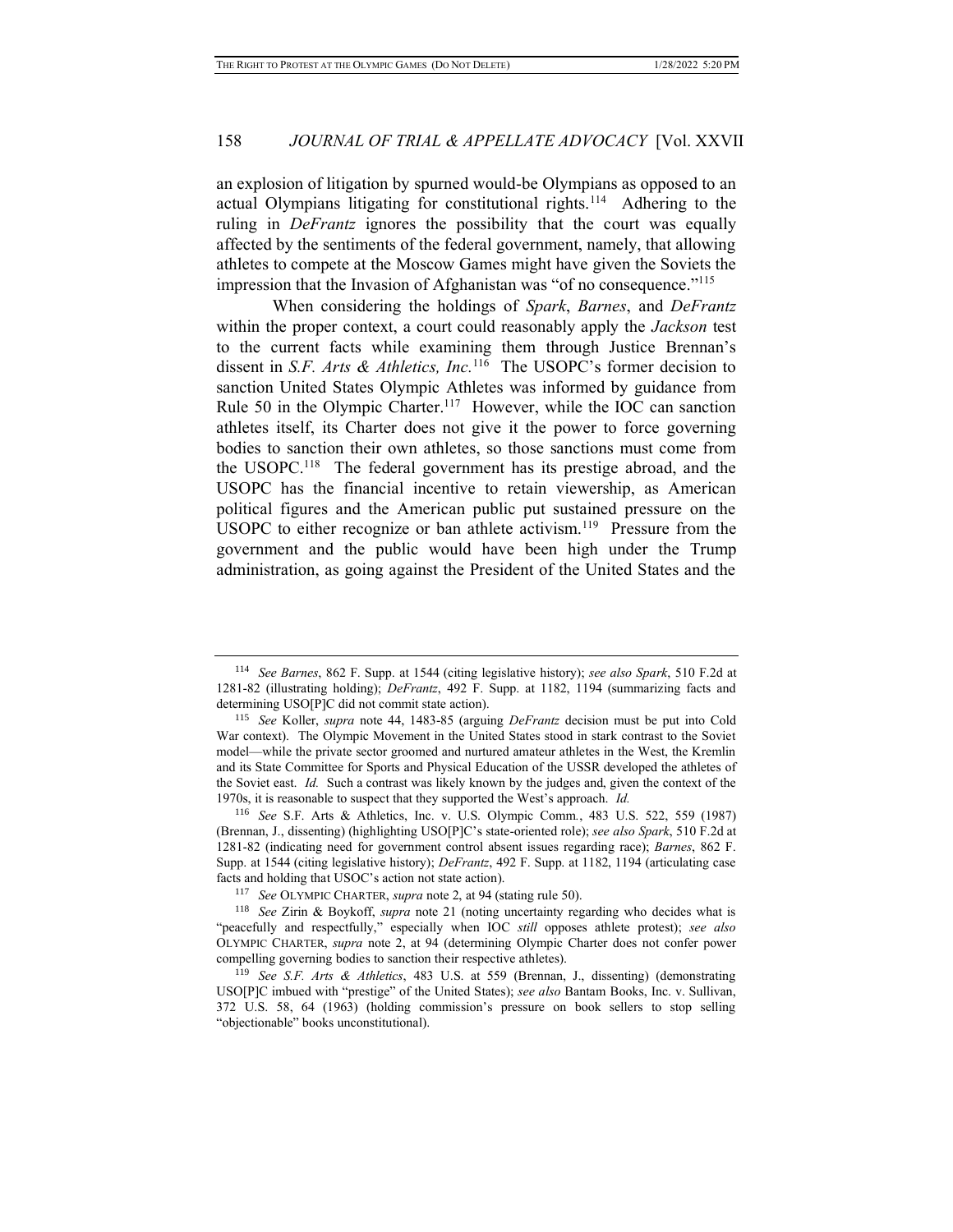Republican Party could result in a financial catastrophe.<sup>120</sup> This kind of mollification of the government is analogous to the compliance of the USO[P]C in *DeFrantz* in their boycott of the Moscow Games.<sup>121</sup> At the very least, this situation should be distinguished from the holding in *DeFrantz* because, here, a plaintiff would be suing under their First Amendment right to free speech as opposed to the right to compete.<sup>122</sup> Such a distinction would account for the overall ruling in *DeFrantz* and the legislative intent of the incorporating act, but prevent the USOPC from barring athletes from competing by attaching eligibility to the relinquishment of a constitutionally protected right.<sup>123</sup> In this way, a court could update the holding in *DeFrantz* and apply the holding of *Bantam Books, Inc.*, where governmental pressure was declared unconstitutional under the First Amendment.<sup>124</sup> In combining *Bantam Books, Inc.,* with Justice Brennan's dissent in *S.F. Arts & Athletics, Inc.*, a court could find that the pressure exerted by President Trump, Congress, and the Republican Party, would leave the USOPC no choice but to cave to its own financial interest.<sup>125</sup> It can be inferred that the USOPC's initial actions were meant to pacify the government, by the fact that the reversal of their policy came after President Biden was confirmed to be the next president, sufficiently demonstrating the nexus between the state and the challenged

<sup>120</sup> *See* Haislop, *supra* note 15 (exemplifying President Donald Trump railing against athlete protest); Tesler, *supra* note 19 (showing statistical change over time favoring athlete protest); Tennery, *supra* note 19 (illustrating statistics underscoring partisan divide over athlete protest).

<sup>121</sup> *See DeFrantz*, 492 F. Supp. at 1183-86 (illustrating case facts).

<sup>&</sup>lt;sup>122</sup> *See id.* at 1185 (listing plaintiffs' causes of action). The plaintiffs were suing for their right to compete under their rights to "free expression," "privacy," and personal autonomy under the First, Fifth, Ninth Amendments, respectively. *Id*. The court ultimately found was that there was no constitutional right to compete in the Olympics, but did not address an athlete's constitutional right to protest. *Id.* at 1194-95; *see also* Bieler, *supra* note 35 (illuminating facts surrounding Imboden's protest and sanction).

<sup>123</sup> *See* Bylaws of the United States Olympic & Paralympic Committee §§ 9.2-9.10 (effective June 18, 2020) [hereinafter *USOPC 2020 Bylaws*] (granting USOPC exclusive control over eligibility and participation of athletes); Barnes v. Int'l Amateur Athletic Fed'n., 862 F. Supp. 1537, 1544 (S.D. W. Va. 1993) (citing Michels v. U.S.O.C*.*, 741 F.2d 155 (7th Cir. 1984)) (providing legislative history of incorporating act); *DeFrantz*, 492 F. Supp. at 1194-95 (announcing case holding).

<sup>124</sup> *See* Bantam Books, Inc. v. Sullivan, 372 U.S. 58, 64 (1963) (holding pressure intended to restrict book shops' constitutional rights to sell books freely).

<sup>125</sup> *See* S.F. Arts & Athletics v. U.S. Olympic Comm*.*, 483 U.S. 522, 549-61 (1987) (Brennan, J., dissenting) (explaining Brennan's analysis and conclusion that USOPC is a state agent); Bantam Books, Inc., 372 U.S. at 64 (exemplifying unconstitutional government pressure); *see also* Koller, *supra* note 44, at 1481-82 (demonstrating actions taken by federal government encouraging boycott); Tennery, *supra* note 19 (showing statistics underscoring partisan divide over athlete protest).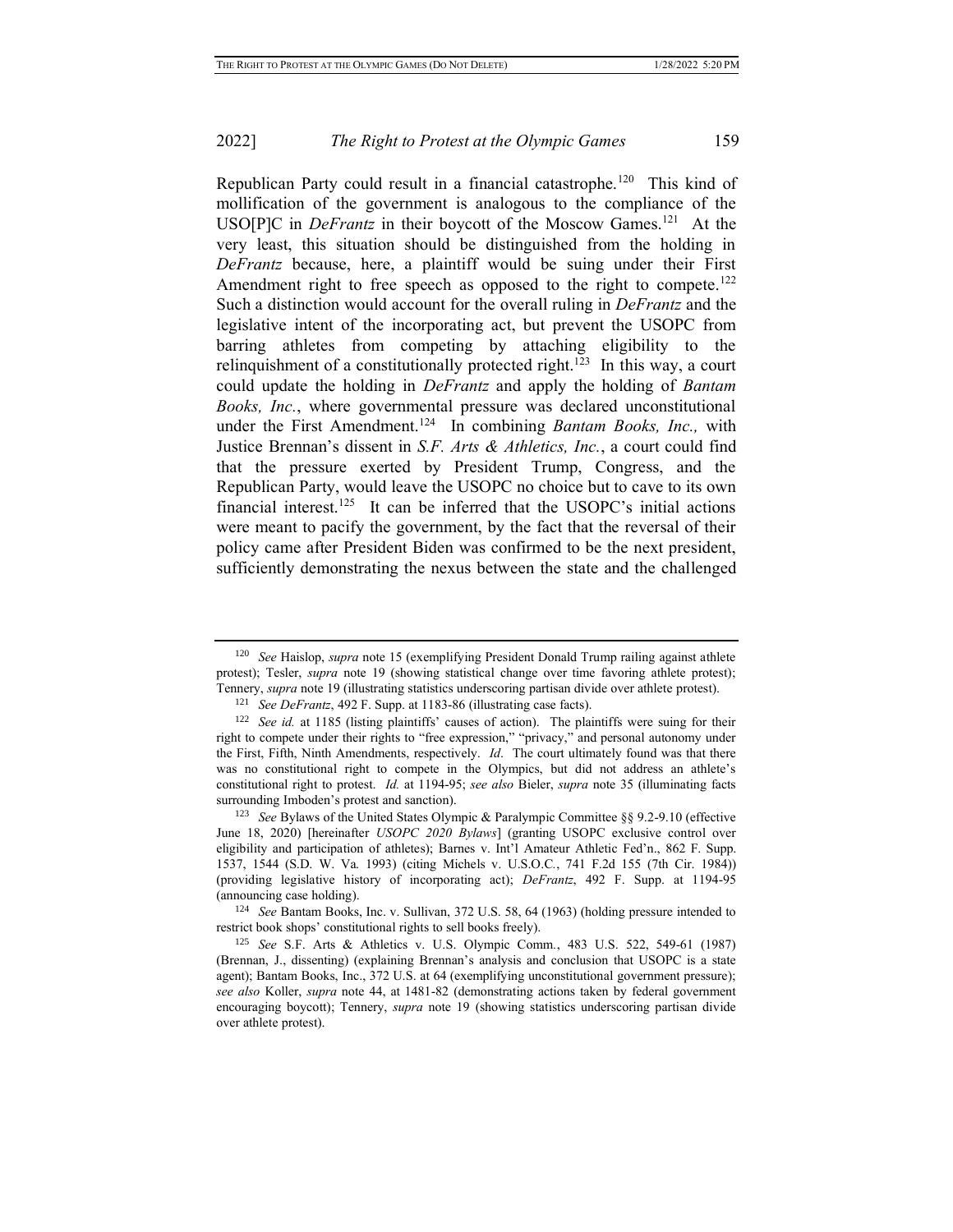action.<sup>126</sup> If not for the Trump administration's position on athlete activism, which encouraged society's polarized view of activism, it is likely that the USOPC may not have taken action against Race Imboden, who specifically chose to *kneel* during the National Anthem—a recognizable form of protest in  $2019$ .<sup>127</sup>

#### *B. Race Imboden's Protest was Speech*

In *Texas v. Johnson*,<sup>128</sup> the Court wrote that "[i]f there is a bedrock principle underlying the First Amendment, it is that the government may not prohibit the expression of an idea simply because society finds the idea itself offensive or disagreeable," and that same bedrock principle ought to apply to protests by athletes.<sup>129</sup> The test to determine whether Imboden's actions on the podium constitute speech is straight forward.<sup>130</sup> In applying the *Spence* precedent, a court must first determine whether Imboden had the intent to convey a particularized message.<sup>131</sup> Imboden clearly stated that he wanted to convey the message that the current state of America did not represent him, despite actively representing his country on the international stage as a fencer.<sup>132</sup> Imboden's kneeling was also a direct response to police brutality and the rampant gun violence spreading across the United States at the time.<sup>133</sup> Given that Imboden expressly said that he *wanted* to convey a message, it is likely that a court would find that there was an intent to convey a particularized message.<sup>134</sup>

<sup>126</sup> *See* Associated Press, *supra* note 21 (reversing prior decision barring Olympic Games protest); Pells, *supra* note 20 (focusing on USOPC's original position and probational sanction against Imboden); Futterman, et al., *supra* note 21 (detailing Saunders and Imboden protests, and IOC-USOPC fallout).

<sup>127</sup> *See* Associated Press, *supra* note 35 (detailing USOPC's sanctions on Imboden).

<sup>128</sup> 491 U.S. 397 (1989).

<sup>129</sup> *See* Texas v. Johnson, 491 U.S. 397, 414 (1989) (describing flag-burning as offensive). While Imboden did not burn an American flag, it is likely that many Americans would have viewed kneeling during the national anthem as "disagreeable," if not outright "offensive." Tesler, *supra* note 19.

<sup>&</sup>lt;sup>130</sup> *See* Spence v. Wash., 418 U.S. 405, 410-11 (1974) (stating test for non-verbal conduct); OlympicTalk, *supra* note 31 (reviewing Imboden's actions).

<sup>131</sup> *See Spence*, 418 U.S. at 410-11 (holding "intent to convey a particularized method" as first prong in analysis).

<sup>&</sup>lt;sup>132</sup> See id. at 408 (stating that Spence "felt there had been so much killing and that this was not what America stood for. [He] felt that the flag stood for America and [he] wanted people to know that [he] thought America stood for peace"); Weisfeld, *supra* note 19 (explaining why Imboden knelt on the podium).

<sup>133</sup> *See* Weisfeld, *supra* note 19 (explaining Imboden's actions through interview and tweets).

<sup>134</sup> *See* Weisfeld, *supra* note 19 (stating why he knelt on the podium); *Spence*, 418 U.S. at 408 (discussing Spence's desire to convey a message).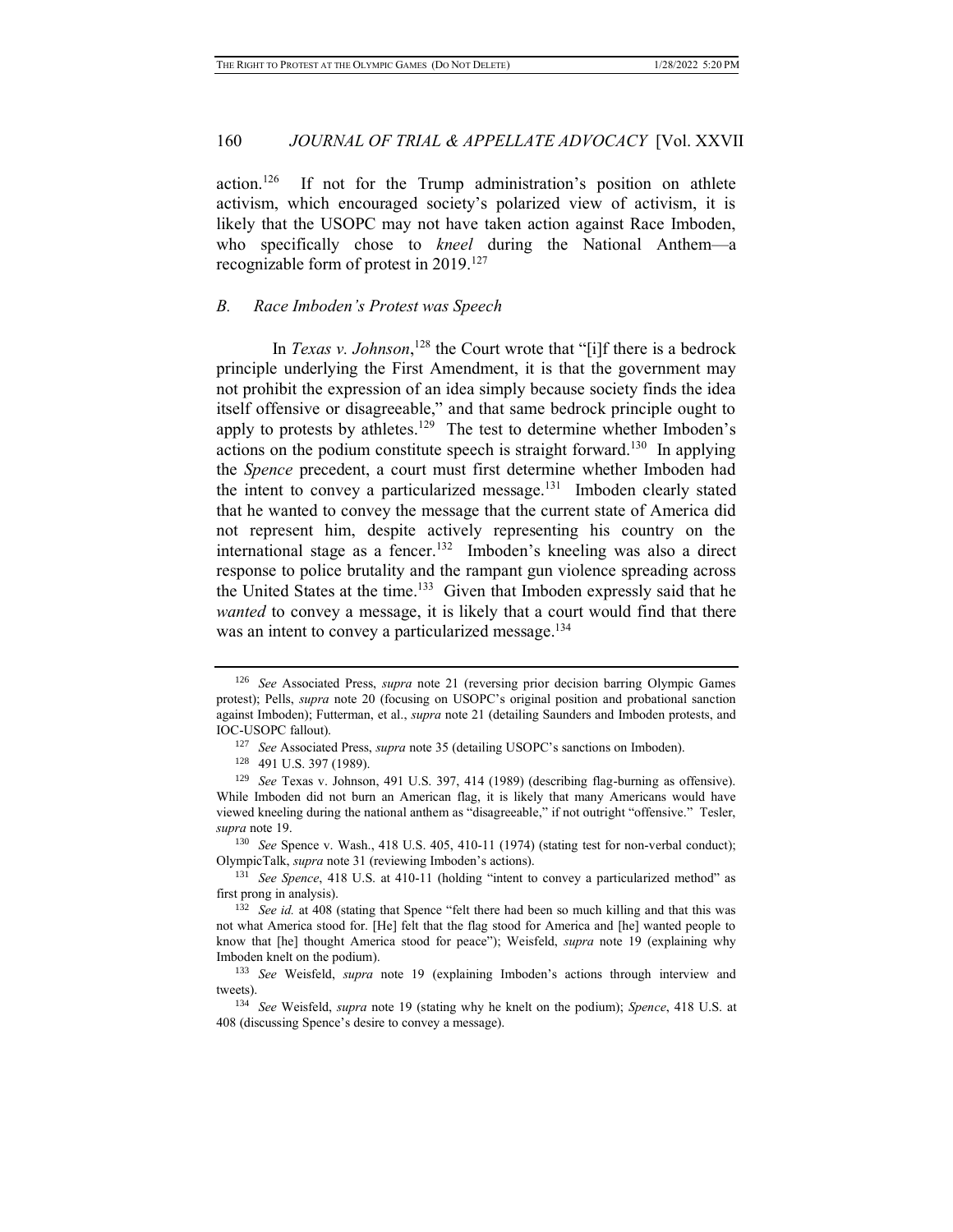Next, a court must determine whether the circumstances surrounding the act make it likely that the message would have been understood by those who viewed it.<sup>135</sup> Because Imboden was an athlete *kneeling* during the national anthem at the Olympics, it is safe to assume that most Americans would understand that Imboden was protesting by linking him, at least tangentially, to Colin Kaepernick and the kneeling movement Kaepernick started.<sup>136</sup> Similar to the defendant in *Spence*, Imboden's form of protest would have been clearly recognized as a commentary on either the Black Lives Matter movement or in response to the two mass shootings in El Paso, Texas, and Dayton, Ohio, which occurred in the week leading up to Imboden's event.<sup>137</sup> If the USOPC understood it to be a form of protest, as demonstrated through the sanctions imposed after the act, then it is probable that any spectator would understand that Imboden was protesting.<sup>138</sup> It is likely that a court would find the *Spence* test satisfied and that Imboden was participating in speech.<sup>139</sup>

### *C. The Contract Violated Athletes' Constitutionally Protected Rights*

If the USOPC is a state actor, and Imboden's protest is classified as protected speech under the First Amendment, then the contract conditioning eligibility to compete on the relinquishment of a right to protest is a violation of the unconstitutional conditions doctrine.<sup>140</sup> The overarching maxim of the doctrine is that the "government may not deny a benefit to a person because he exercises a constitutional right[,]" which is

<sup>135</sup> *See Spence*, 418 U.S. at 411 (articulating second prong of analysis).

<sup>136</sup> *See* Haislop, *supra* note 15 (illustrating Kaepernick's protest timeline and the social movement he started); *see also* OlympicTalk, *supra* note 31 (discussing Imboden kneeling).

<sup>137</sup> *See Spence*, 418 U.S. at 406 (describing the peace symbol the defendant taped to the American flag). Anyone in the 1970s would have immediately understood Spence's action to be a direct commentary on the Vietnam War. *Id. See* Weisfeld, *supra* note 19 (noting Imboden's reasons for kneeling).

<sup>138</sup> *See* Los Angeles Times Staff and Wire Reports, *supra* note 32 (quoting USOPC's Vice President of Communications Mark Jones's statement); *see also* IOC ATHLETES' COMM., *supra* note 25, at 2 (identifying kneeling as a form of barred protest).

<sup>139</sup> *See Spence*, 418 U.S. at 410-11 (stating test). It should be noted that not all speech is protected, but none of the scenarios that protract the realm of free speech (danger; incitement of violence; hate speech) apply here and that while the actions of the USOPC could be found unconstitutional at this point through an analysis of a content based restriction this note instead chooses to focus on the actual contract athletes had to sign as the act to be overturned, rather than the bylaws of the USOPC. *See* OLYMPIC CHARTER, *supra* note 2, at 94 (stating rule 50); *see also*  Reed v. Town of Gilbert, 576 U.S. 155, 163-64 (2015) (developing seminal case showing that free speech restrictions demand strict scrutiny analysis); Boos v. Barry, 485 U.S. 312, 312-16 (1988) (detailing seminal case explaining content based restrictions).

<sup>140</sup> *See* McCoy, *supra* note 42 (providing overview unconstitutional conditions doctrine).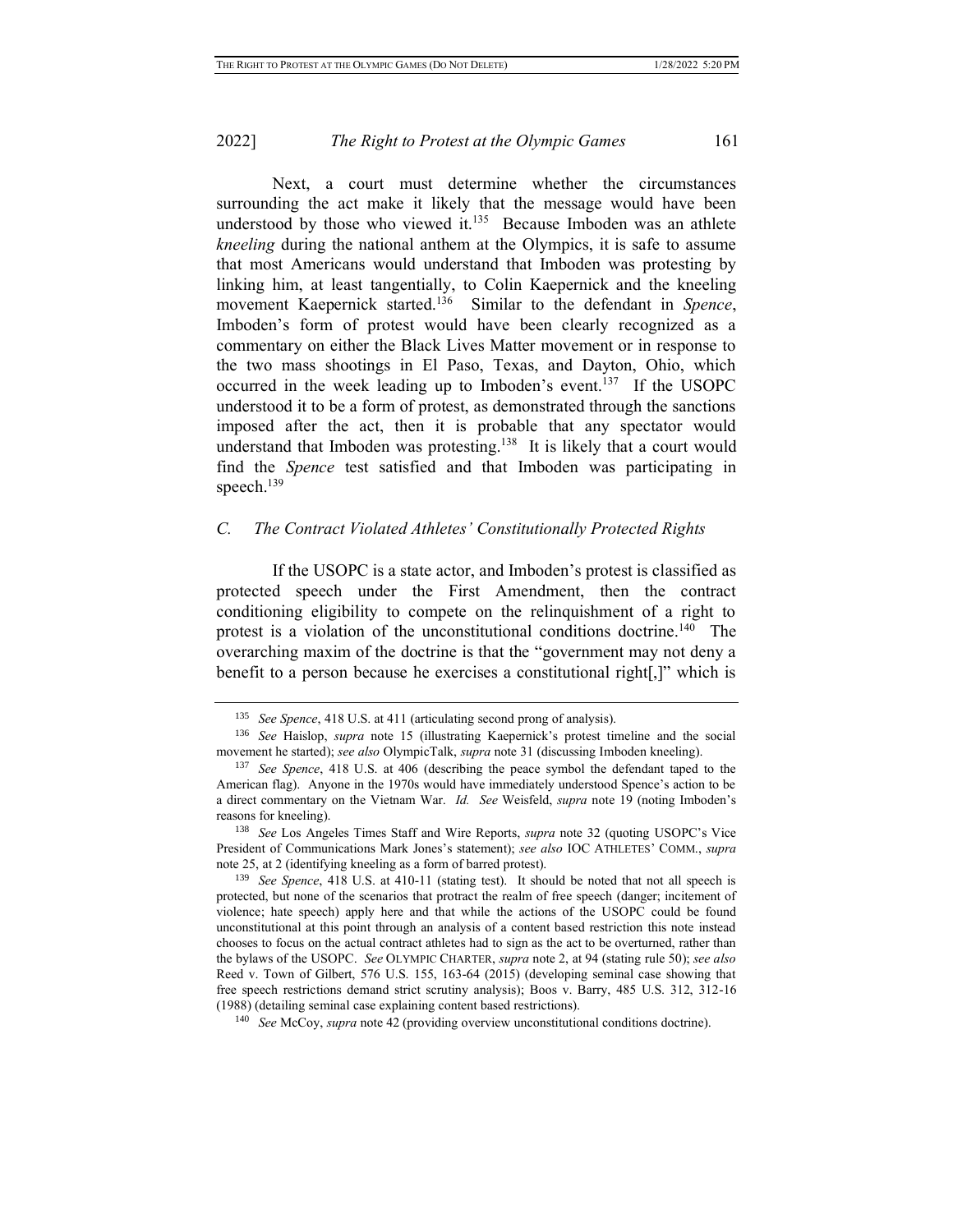exactly what the USOPC attempted to do in Lima.<sup>141</sup> The contracts that the USOPC forced its athletes to sign stated that they could not protest at the Pan American Games without risking their Olympic eligibility—a direct threat to deny the benefit of competing should they exercise their constitutional right to free speech.<sup>142</sup> The USOPC could argue that the contract did not contain restrictions as to specific types of speech and actions, and that the committee allows for protest at other points during Olympics, just not during opening, closing, or medal ceremonies, or in specific areas.<sup>143</sup> However, the most meaningful kind of protest would occur on the medal podium, where an athlete has the ability to show the world what they believe with the greatest effect.<sup>144</sup> It is likely that a court would find that the USOPC specifically conditioned the privilege of participant eligibility on the relinquishment of one's First Amendment rights, thus violating the unconstitutional conditions doctrine and forcing to the court to apply a strict scrutiny analysis to Imboden's situation.<sup>145</sup>

In defense of its position, the USOPC could reference cases such as *Rust v. Sullivan*, where the court ruled that a state actor may choose not to promote one view or opinion instead of another, or *Legal Services Corp. v. Velazquez*, where the court held that viewpoint-based funding decisions could be sustained where the government is a speaker, or where the government uses private speakers to transmit information pertaining to its

<sup>141</sup> *See* Regan v. Taxation with Representation of Washington*,* 461 U.S. 540, 545 (1983) (quoting Perry v. Sindermann, 408 U.S. 593, 597 (1972)); Los Angeles Times Staff and Wire Reports, *supra* note 32 (acknowledging that there was an agreement entered into between athletes and the USOPC).

<sup>142</sup> *See* McCoy, *supra* note 42 (providing overview of unconstitutional conditions doctrine); Los Angeles Times Staff and Wire Reports, *supra* note 32 (showing terms of contract). Through the unconstitutional conditions doctrine, the analysis can again be distinguished from *DeFrantz*, as here the constitutional right being abridged is that of speech, in the First Amendment, and not "expression" under the First Amendment—which, conceded, was meritless—or the right to compete under the Due Process Clause of the Fifth and Fourteenth amendments. *See* DeFrantz v. U.S. Olympic Comm., 492 F. Supp. 1181, 1183-84 (D.D.C. 1980) (describing what plaintiffs were seeking relief under). Note, also, that just because the benefit being denied is a privilege does not mean that the denial is not an infringement, nonetheless. *See* Speiser v. Randall, 357 U.S. 513, 518-19 (1958) (striking down California requirement for veteran loyalty oath to receive Veteran's property-tax exemption).

<sup>143</sup> *See Taxation with Representation of Washington*, 461 U.S. at 545 (holding that Congress *had* made specific conditions on funds not to be used to lobby state legislatures) (emphasis added).

<sup>144</sup> *See* Berry, *supra* note 25 (countering argument that protest is allowed elsewhere during the Olympics).

<sup>145</sup> *See Taxation with Representation of Washington*, 461 U.S. at 549 (affirming if unconstitutional conditions doctrine is violated, strict scrutiny must apply); *see also* McCoy, *supra* note 42 (providing unconstitutional conditions doctrine analysis overview).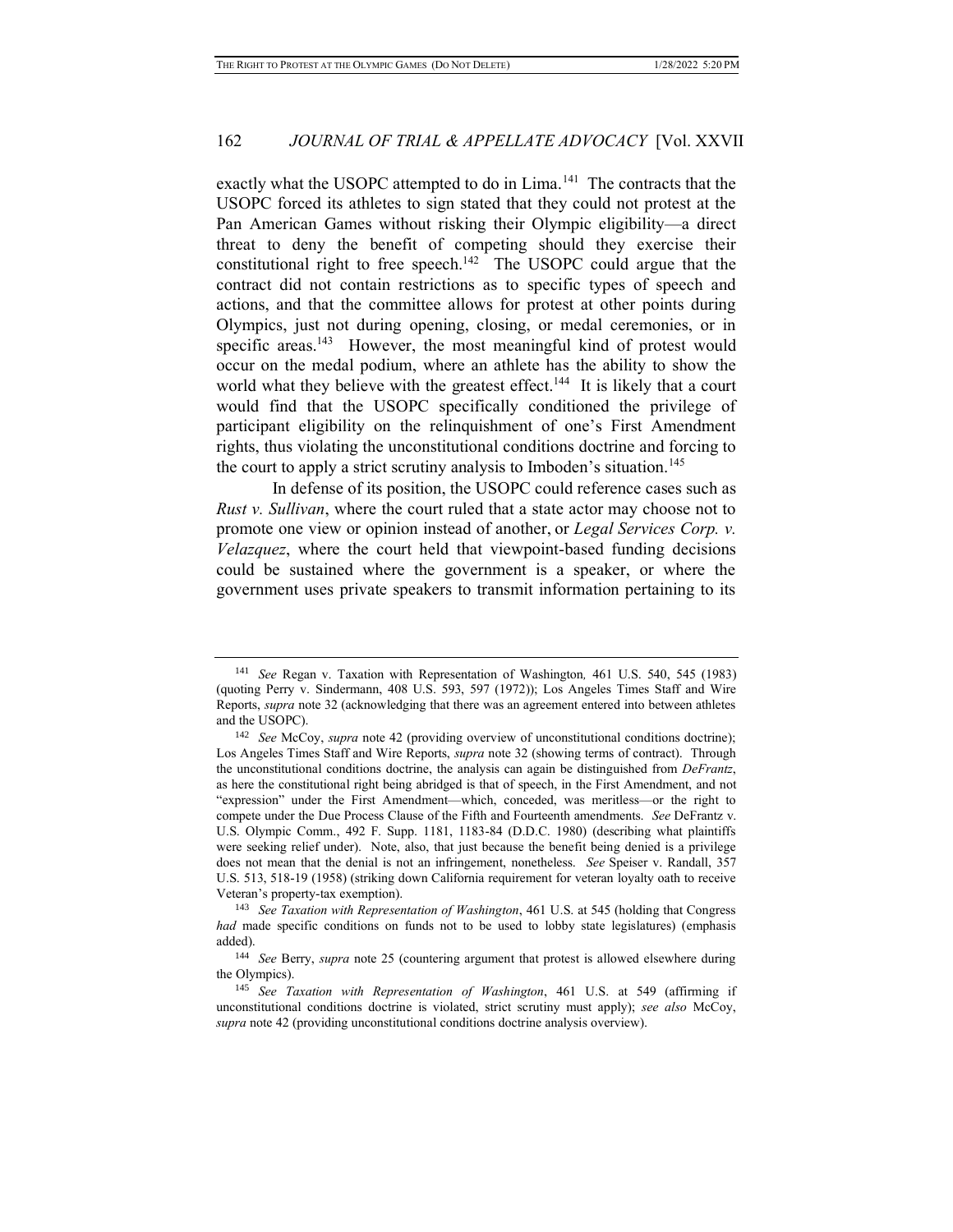own programs.<sup>146</sup> These exceptions would be misplaced, however, as the USOPC did not choose to promote one view over another, but rather sought to bar a certain type of speech. <sup>147</sup> Additionally, the USOPC did not speak through its athletes, nor request that they transmit information pertaining to their own program, and such an interpretation would broaden the exceptions of *Legal Services Corp*. beyond reason.<sup>148</sup> This argument fails to comport with the direct holding of *Legal Services Corp.*, as the USOPC could be argued to have created private expression through the development and participation of athletes, and subsequently tried to restrict that expression.<sup>149</sup> Without an exception, the USOPC's actions would be required to be examined under strict scrutiny.<sup>150</sup>

To pass strict scrutiny, the USOPC needs a compelling state interest, as well as a narrowly tailored means to achieve that interest.<sup>151</sup> It could be argued that the USOPC's interest is in the protection of athletes from sanctions by the IOC, as well as maintaining the neutrality of sport.<sup>152</sup> This interest is not compelling, however, as the sanctions come from the IOC anyways, rendering the USOPC's actions moot.<sup>153</sup> Simultaneously, the USOPC could argue that it has an interest in presenting a common front to the world: a unified Team USA competing for the prestige and glory of the United States at the highest level of athletic ability.<sup>154</sup> This argument fails as well, as it would run afoul of *Texas v. Johnson* and the "bedrock principle underlying the First Amendment": that the government cannot

<sup>146</sup> *See* Rust v. Sullivan, 500 U.S. 173, 193 (1991) (allowing HHS to limit the ability of Title X funding recipients to engage in abortion-related activities); *see also* Legal Services Corp. v. Velazquez, 531 U.S. 533, 537 (2001) (invalidating restriction on the use of LSC's services to challenge the constitutionality or validity of certain laws).

<sup>147</sup> *See Rust*, 500 U.S. at 193 (restricting abortion-related speech to favor other familyplanning methods).

<sup>148</sup> *See Legal Serv. Corp.*, 531 U.S. at 543 (barring restriction on private, government created, speech); *see also* IOC ATHLETES' COMM., *supra* note 25, at 2 (explaining where protesting is barred and where it is allowed).

<sup>&</sup>lt;sup>149</sup> *See Legal Serv. Corp.*, 531 U.S. at 538-40 (addressing challenges to restrictions in § 504(a)(16) and creating four categories of prohibited activities).

<sup>150</sup> *See* Regan v. Taxation with Representation of Washington 461 U.S. 540, 549 (1983) (holding where unconstitutional conditions doctrine is violated strict scrutiny must be applied); *see also* McCoy, *supra* note 42 (providing overview of unconstitutional conditions doctrine analysis).

<sup>151</sup> *See* Reed v. Town of Gilbert, 576 U.S. 115, 163 (2015) (recent case showing that free speech restrictions demand a strict scrutiny analysis by a court); *see also* Williams-Yulee v. Fla. Bar, 575 U.S. 433, 452-54 (2015) (explaining "narrowly tailored"); Steiner, *supra* note 87 (showing examples of compelling interests).

<sup>152</sup> *See generally* IOC ATHLETES' COMM., *supra* note 25, at 2 (explaining justification).

<sup>153</sup> *See* OLYMPIC CHARTER, *supra* note 2, at 94 (stating rule 50 and sanctions).

<sup>154</sup> *See generally* Koller, *supra* note 44, at 1469-86 (exploring the concept of "sportive nationalism:" the use of sport to promote a nationalist message).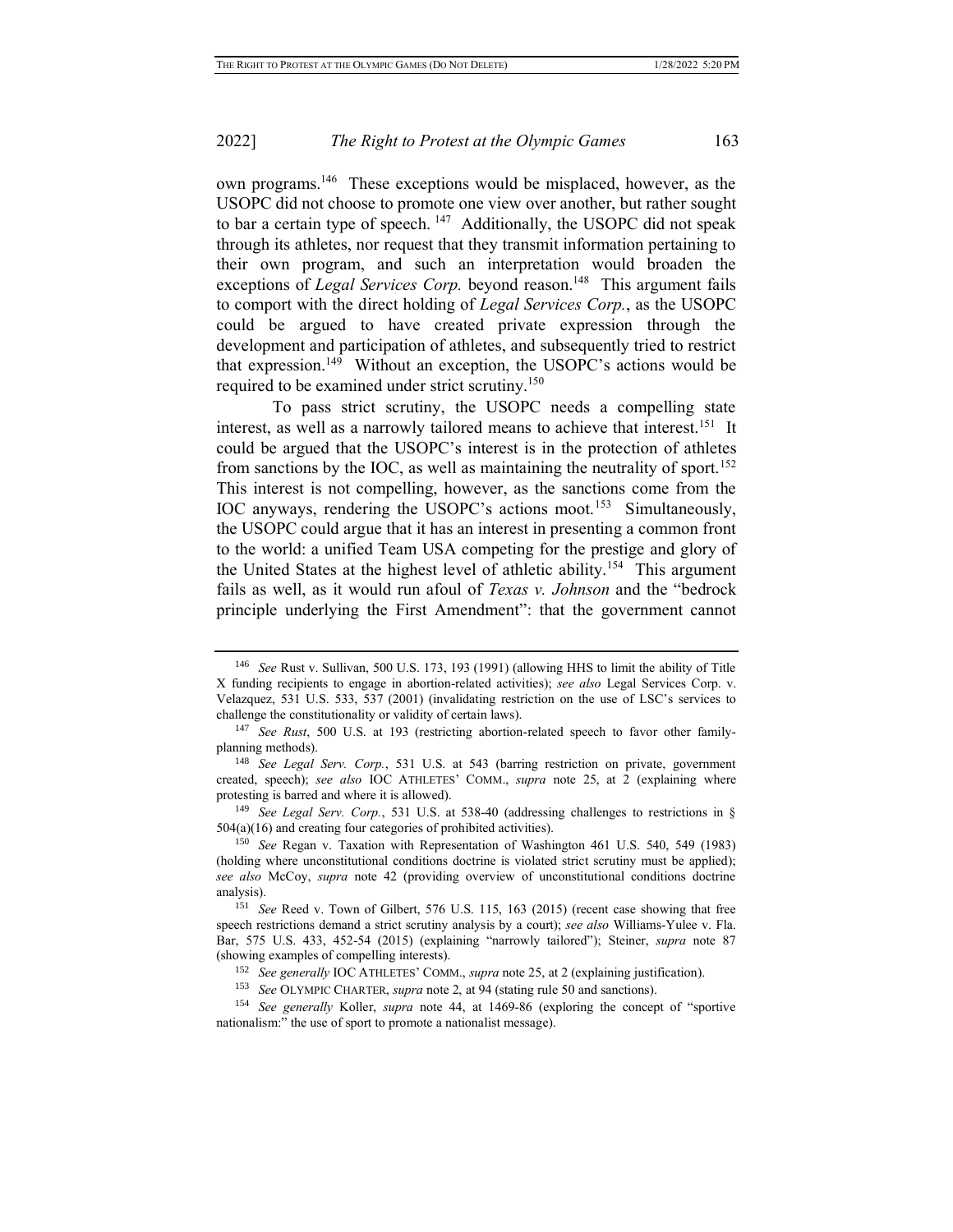prohibit the expression of an idea because it may conflict with the ideas and values of society.<sup>155</sup> Akin to the flag in *Johnson*, the USOPC restricts speech to maintain an image and prevent an uproar from a certain sect of society.<sup>156</sup> This is completely unrelated to public health, safety, or national security, and it is unlikely that a court would declare these compelling interests.<sup>157</sup> To hold otherwise would be to allow the state to mandate how citizens relate to icons or symbols, out of fear of each other.<sup>158</sup>

If a court were to find that the USOPC's interest was not compelling, then the analysis could end here; but if it did find the interest sufficiently compelling, the court would then examine the narrow tailoring of the USOPC's actions.<sup>159</sup> For an act to be narrowly tailored, it must be neither over-inclusive—meaning not so broad as to restrict all manner of speech—nor under-inclusive—meaning not so riddled with exceptions that it cannot possibly achieve its desired end.<sup>160</sup> A litigant is more likely to successfully argue that a rule is overinclusive, as the exceptions are few and far between, and so this note will focus on this argument.<sup>161</sup> The USOPC's bar on athlete is over-inclusive for two reasons: (1) it anoints specific places as appropriate for protest, diminishing the value of the speech to the point where it might not be heard at all; and (2) the IOC's list of barred conduct could encompass nearly any kind of speech or protest.<sup>162</sup> Without a viable counter argument, it is likely that a court would find such a contract unconstitutional under the unconstitutional conditions doctrine because the action does not have a compelling interest, and even if there was one, it is not narrowly tailored to achieve that interest.

<sup>160</sup> *See Williams-Yulee*, 575 U.S. at 452-54 (scope of "narrowly tailored").

<sup>161</sup> *See* IOC ATHLETES' COMM., *supra* note 25, at 2 (explaining Rule 50 meaning and protests prohibited and locations allowed).

<sup>155</sup> *See* Texas v. Johnson, 419 U.S. 397, 414 (1989) (articulating bedrock principle underlying First Amendment)

<sup>156</sup> *See id.* (illustrating restriction's purpose in *Johnson*).

<sup>157</sup> *See Johnson*, 419 U.S. at 414 (discussing proper restriction purposes); *see* also Steiner, *supra* note 87 (providing examples of compelling interests).

<sup>158</sup> *See Johnson*, 419 U.S. at 414 (noting SCOTUS denouncing such mandating by Congress); *see* also Steiner, *supra* note 87 (providing examples of compelling interests).

<sup>159</sup> *See* Williams-Yulee v. Fla. Bar, 575 U.S. 433, 452-54 (2015) (explaining scope of "narrowly tailored"); Ruth Ann Strickland, *Narrowly Tailored Laws*, THE FIRST AMENDMENT ENCYCLOPEDIA (last visited Jan. 31, 2021, 2:47 AM) https://mtsu.edu/firstamendment/article/1001/narrowly-tailored-laws (explaining briefly "narrowly tailored").

<sup>162</sup> *See id*. (explaining Rule 50 and conduct requirements); *cf Williams-Yulee*, 575 U.S. at 452-54 (deciding law barring judges from soliciting campaign donations was narrowly tailored). The law in question did not have so many exceptions to it as to render it unnecessary and did not restrict the free speech of judges to the extent that they could not act in a political capacity, rather it only restricted soliciting campaign donations in the interest of preserving the integrity of the Florida elected judiciary. *Williams-Yulee*, 575 U.S. at 452-54.